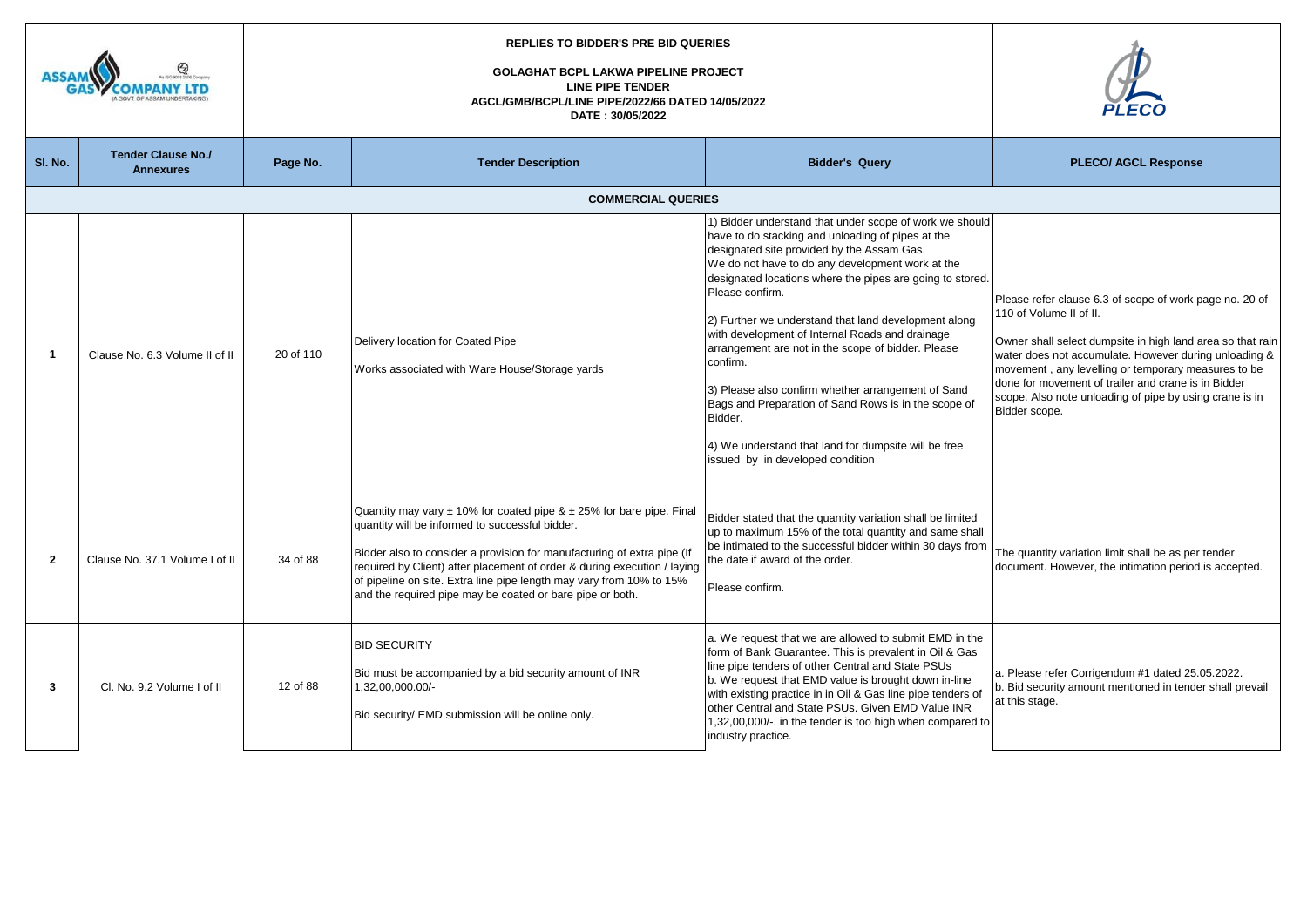| 4              | Clause No. 4.2 Volume I of II  | 07 of 88 | Delivery Period:<br>Delivery within 22 weeks. Pregressively from beginning of 16th week<br>and up to the end of 22nd week.                                                                                   | Bidder stated that to bring it our notice that<br>commencement of delivery within 16th week from date of<br>LOI may not be feasible because of lead time of steel<br>procurement, pipe manufacturing , coating and delivery of<br>pipes to distant locations along with unloading, stacking<br>arrangements at site<br>In the view of above bidder proposed to deliver Pipes as<br>per below schedule:<br>Starting from 20th week and end up to 24th week from<br>the date of LOI with continuous delivery period during<br>this period. | Refer Corrigendum #1 dated 25.05.2022.        |
|----------------|--------------------------------|----------|--------------------------------------------------------------------------------------------------------------------------------------------------------------------------------------------------------------|------------------------------------------------------------------------------------------------------------------------------------------------------------------------------------------------------------------------------------------------------------------------------------------------------------------------------------------------------------------------------------------------------------------------------------------------------------------------------------------------------------------------------------------|-----------------------------------------------|
| 5              | Clause No.32.4 Volume I of II  | 33 of 88 | <b>Comparison of Prices</b><br>Prices shall be evaluated on overall basis to arrive at the lowest<br>evaluated cost to Purchaser.                                                                            | We understand that order shall be awarded on package<br>basis i.e. entire tendered quantity shall be awarded to<br>one bidder. Please confirm.                                                                                                                                                                                                                                                                                                                                                                                           | Confirmed.                                    |
| 6              | Clause No. 40.0 Volume I of II | 61 of 88 | <b>REPEAT ORDER</b><br>PURCHASER reserves the right, within 6 months of order to place<br>repeat order up to 25% of the total order value without any change in<br>unit price or other terms and conditions. | Bidder stated to please appreciate that it will not be<br>commercially viable to procure steel in small quantity.<br>Hence bidder requested to limit repeat order to the extent<br>of 25% within a month of award instead of within a period<br>of six months so that additional steel quantity can be<br>manufactured with the original quantity. Please confirm.                                                                                                                                                                       | Noted.                                        |
| $\overline{7}$ | Clause No. 7.6 Volume I of II  | 08 of 88 | Bid is due on 31.05.2022 at 14:30 Hrs                                                                                                                                                                        | Bidder requested to extend bid date by 10 days as it will<br>require minimum 7 days time to prepare BG and other<br>documents after our confirmation.                                                                                                                                                                                                                                                                                                                                                                                    | Please refer Corrigendum #2 dated 25.02.2022. |
| 8              | Clause No. 38 Volume I of II   | 60 of 88 | <b>Fall Clause</b>                                                                                                                                                                                           | Bidder stated that to note that the prices of Line Pipes<br>quoted by them are dependent on Raw Materials like<br>steel, PE, Adhesive, Epoxy, etc. which are procured from<br>an open competitive market and their prices are volatile<br>and dynamic.<br>Depending on the ever-changing market conditions,<br>prices of raw materials fluctuate.<br>Therefore, bidder requested to remove this clause as it<br>restricts us from quoting against this tender.                                                                           | Tender condition shall prevail at this stage. |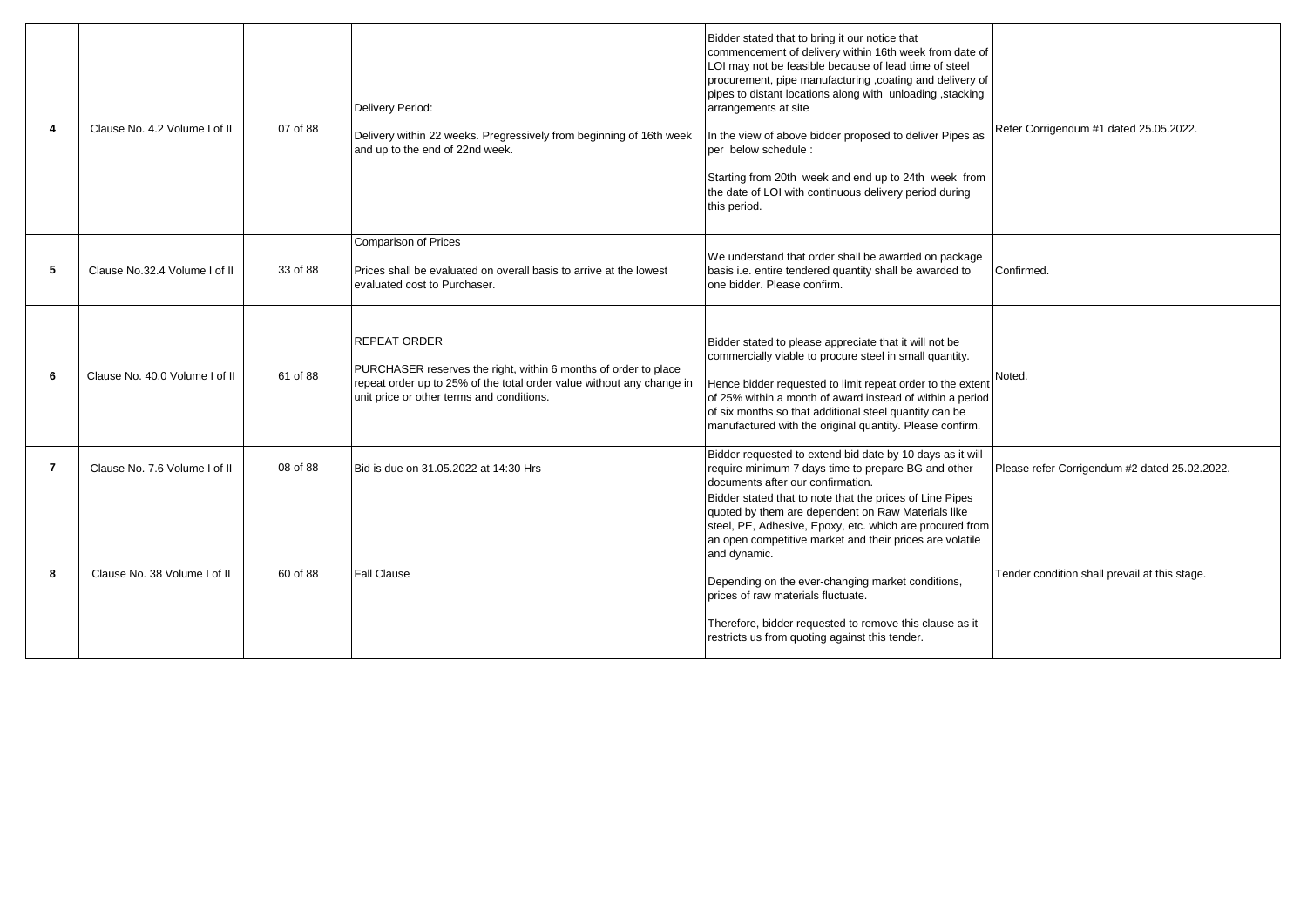| Bidder requested to give clarity on Quantity Variation<br>percent in bidding stage. Also bidder stated to note that<br>AGCL reserves the right to place the order for part quantity or delete<br>and item from bidder's scope of work.<br>negative quantity variation is likely to have cost impact<br>on account raw material (steel) sourcing constraints.<br>The Purchaser reserves the right at the time of contract award to<br>Hence bidder requested us to clarify quantity variation at  At present scenario, possibility of negative quantity<br>Clause No. 11.1 & Clause No.<br>12 of 88 & 34 of 88<br>10<br>37.1 Volume I of II<br>increase or decrease the quantity of goods and services originally<br>bid stage only so that any cost impact can considered at<br>variation is zero.<br>specified in the Schedule of Requirements without any change in unit<br>bid stage.<br>price or other terms and conditions.<br>Please confirm.<br>We understand that Merit rate of custom duty shall be<br><b>Tender Documents</b><br>Rate of Custom Duty considered for Import of Raw Material<br>11<br>General<br>Tender condition shall prevail.<br>applicable for this tender. Please confirm.<br>Any new taxes or duty imposed by competent authority<br>12<br><b>Tender Documents</b><br>Recovery of custom duty, GST etc.<br>on import of raw material should be reimbursed by<br>Tender condition shall prevail.<br>General<br>Purchaser to Supplier. Please confirm.<br>I. Bidder stated that they understand the Ministry of<br>Steel (MOS) Domestic Steel policy (linked with value<br>addition) policy is not applicable for subject tender.<br>1. Steel Policy will be applicable.<br>1. DMI & SP Policy.<br><b>Tender Documents</b><br>2. Bidder also stated that they understand the "Ministry of<br>13<br>General<br>Petroleum & Natural Gas policy of Purchase Preference<br>2. Applicability of MoPNG PP-LC policy.<br>2. Tender condition shall prevail.<br>linked with local content" is not applicable for subject<br>tender. | 9 | Clause No. 6.4.1 Volume I of<br>$_{\rm II}$ | 8 of 88 | Part -1 (Un Priced), Submission of Physical Documents | . Bidder requested to share the contact person's name<br>& detailed address for submission of the Physical<br>Documents.<br>2. Also bidder understands that below-defined<br>documents are comprised as a part of physical<br>submissions:<br>A) Tender Processing Fees.<br>B) EMD/Bid Security<br>C) Power of Attorney.<br>3. Apart of the above-mentioned document bidder<br>understands that rest of the documents are required<br>submitted online mode in<br>http://www.assamtenders.gov.in website.<br>4. Also, bidder proposed to provide 7 days' time to<br>submit the original documents from bid due date. | Bidder understanding is correct. Bidder shall submit the<br>documents as a part of physical submission to the<br>consultant's office refering to the address mentioned in<br>Clause No. 11.5, Pg No. 13 of 88. |
|---------------------------------------------------------------------------------------------------------------------------------------------------------------------------------------------------------------------------------------------------------------------------------------------------------------------------------------------------------------------------------------------------------------------------------------------------------------------------------------------------------------------------------------------------------------------------------------------------------------------------------------------------------------------------------------------------------------------------------------------------------------------------------------------------------------------------------------------------------------------------------------------------------------------------------------------------------------------------------------------------------------------------------------------------------------------------------------------------------------------------------------------------------------------------------------------------------------------------------------------------------------------------------------------------------------------------------------------------------------------------------------------------------------------------------------------------------------------------------------------------------------------------------------------------------------------------------------------------------------------------------------------------------------------------------------------------------------------------------------------------------------------------------------------------------------------------------------------------------------------------------------------------------------------------------------------------------------------------------------------------------------------------------------------------------|---|---------------------------------------------|---------|-------------------------------------------------------|----------------------------------------------------------------------------------------------------------------------------------------------------------------------------------------------------------------------------------------------------------------------------------------------------------------------------------------------------------------------------------------------------------------------------------------------------------------------------------------------------------------------------------------------------------------------------------------------------------------------|----------------------------------------------------------------------------------------------------------------------------------------------------------------------------------------------------------------|
|                                                                                                                                                                                                                                                                                                                                                                                                                                                                                                                                                                                                                                                                                                                                                                                                                                                                                                                                                                                                                                                                                                                                                                                                                                                                                                                                                                                                                                                                                                                                                                                                                                                                                                                                                                                                                                                                                                                                                                                                                                                         |   |                                             |         |                                                       |                                                                                                                                                                                                                                                                                                                                                                                                                                                                                                                                                                                                                      |                                                                                                                                                                                                                |
|                                                                                                                                                                                                                                                                                                                                                                                                                                                                                                                                                                                                                                                                                                                                                                                                                                                                                                                                                                                                                                                                                                                                                                                                                                                                                                                                                                                                                                                                                                                                                                                                                                                                                                                                                                                                                                                                                                                                                                                                                                                         |   |                                             |         |                                                       |                                                                                                                                                                                                                                                                                                                                                                                                                                                                                                                                                                                                                      |                                                                                                                                                                                                                |
|                                                                                                                                                                                                                                                                                                                                                                                                                                                                                                                                                                                                                                                                                                                                                                                                                                                                                                                                                                                                                                                                                                                                                                                                                                                                                                                                                                                                                                                                                                                                                                                                                                                                                                                                                                                                                                                                                                                                                                                                                                                         |   |                                             |         |                                                       |                                                                                                                                                                                                                                                                                                                                                                                                                                                                                                                                                                                                                      |                                                                                                                                                                                                                |
|                                                                                                                                                                                                                                                                                                                                                                                                                                                                                                                                                                                                                                                                                                                                                                                                                                                                                                                                                                                                                                                                                                                                                                                                                                                                                                                                                                                                                                                                                                                                                                                                                                                                                                                                                                                                                                                                                                                                                                                                                                                         |   |                                             |         |                                                       |                                                                                                                                                                                                                                                                                                                                                                                                                                                                                                                                                                                                                      |                                                                                                                                                                                                                |

**1. Bidder to submit signed and stamped copy of this Reply to Pre-Bid Queries along with Un-Price Bid .**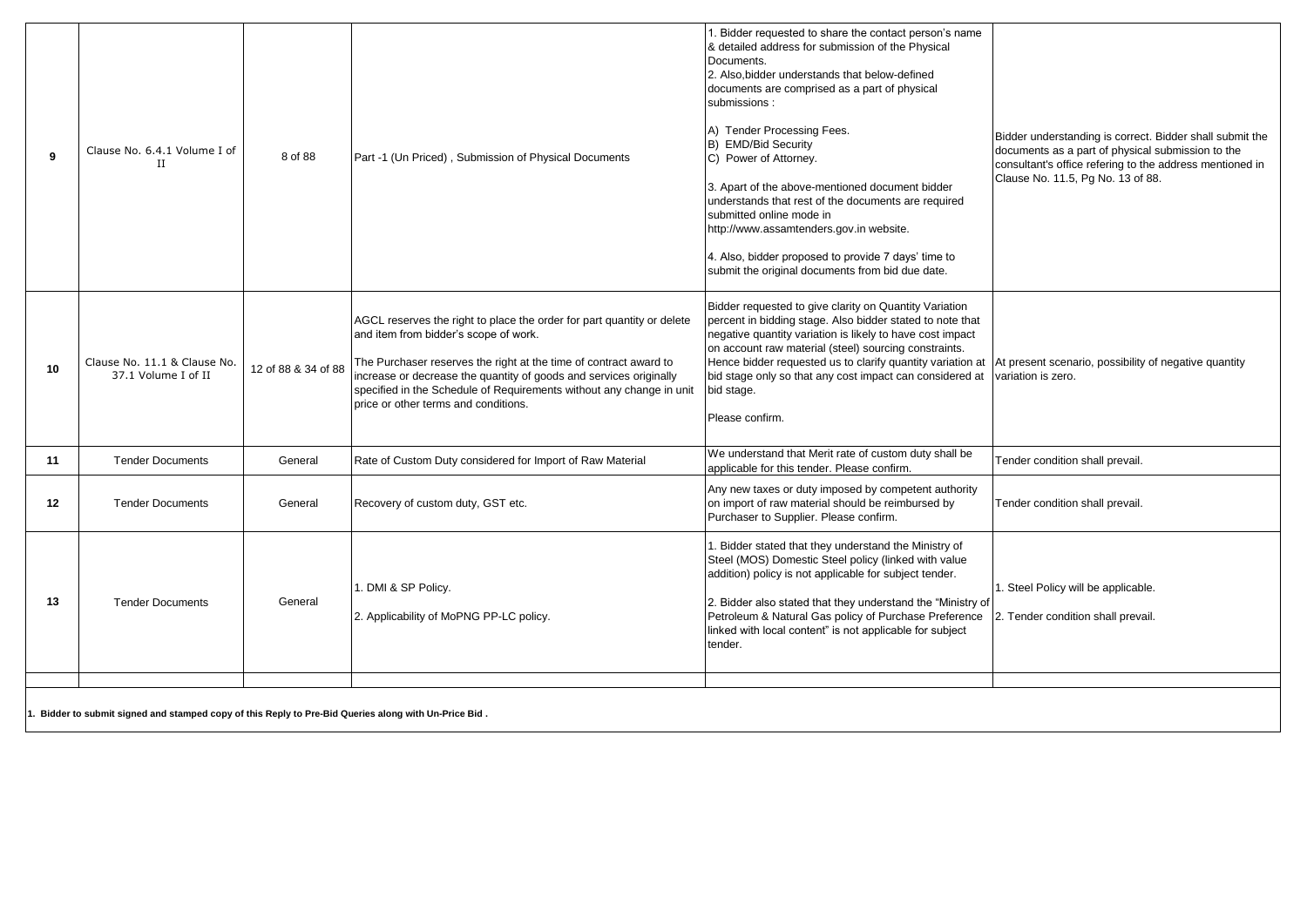|              |                                                                                                                                                                                                                                                    | <b>REPLIES TO BIDDER'S PRE BID QUERIES</b><br><b>GOLAGHAT BCPL LAKWA PIPELINE PROJECT</b><br><b>LINE PIPE TENDER</b><br>AGCL/GMB/BCPL/LINE PIPE/2022/66 DATED 14/05/2022<br>DATE: 30/05/2022 |                                                                                                                                                                                                                                                                                                                                                                                                                                                                                                                                                                         |                                                                                                                                                                                                                                                                                                                                     |                                              |
|--------------|----------------------------------------------------------------------------------------------------------------------------------------------------------------------------------------------------------------------------------------------------|----------------------------------------------------------------------------------------------------------------------------------------------------------------------------------------------|-------------------------------------------------------------------------------------------------------------------------------------------------------------------------------------------------------------------------------------------------------------------------------------------------------------------------------------------------------------------------------------------------------------------------------------------------------------------------------------------------------------------------------------------------------------------------|-------------------------------------------------------------------------------------------------------------------------------------------------------------------------------------------------------------------------------------------------------------------------------------------------------------------------------------|----------------------------------------------|
| SI. No.      | <b>Tender Clause No./</b><br><b>Annexures</b>                                                                                                                                                                                                      | Page No.                                                                                                                                                                                     | <b>Tender Description</b>                                                                                                                                                                                                                                                                                                                                                                                                                                                                                                                                               | <b>Bidder's Query</b>                                                                                                                                                                                                                                                                                                               | <b>PLECO/ AGCL Response</b>                  |
|              |                                                                                                                                                                                                                                                    |                                                                                                                                                                                              | <b>TECHNICAL QUERIES- BARE PIPE</b>                                                                                                                                                                                                                                                                                                                                                                                                                                                                                                                                     |                                                                                                                                                                                                                                                                                                                                     |                                              |
| -1           | Material Requisition for Line<br>Pipe, Doc. No. P101-MRR-<br>P001, Rev.B<br>Clause No. 8<br>Foot note 1<br>Foot note 2                                                                                                                             |                                                                                                                                                                                              | All bare pipes are meant for hot induction bend & station<br>piping and shall have zero negative wall thickness<br>tolerance.<br>Negative tolerance for coated pipe wall thickness is not<br>acceptable.                                                                                                                                                                                                                                                                                                                                                                | Bidder requests to clarify if any additional requirements<br>to be considered for Mother pipes to be used for hot<br>induction bend forming. However, we have considered<br>the requirement of Client specification for HFW pipes<br>along with API 5L 46th Edition.<br>Please confirm.                                             | Noted and Confirm no additional requirements |
| $\mathbf{2}$ | Material Requisition for Line<br>Pipe, Doc. No. P101-MRR-<br>P001, Rev.B<br>Clause 8<br>Foot note 10<br><b>Standard Specification for</b><br>High Frequency Welded<br>(HFW) Line Pipe<br>(ONSHORE), Doc. No. P-<br>SPC-002, Rev. 0<br>Cl. 9.11.3.3 |                                                                                                                                                                                              | Pipes shall be supplied between 11.5 m to 12.5 m in<br>length as specified in specification.<br>All pipes shall be supplied with length between 11.5 m<br>and 12.5 m. However pipe with length between10.0 m<br>and 11.5 m can also be accepted for a maximum of 5%<br>of the ordered quantity. The minimum average length of<br>the entire ordered quantity in any case shall be 12.0 m.<br>Overall length tolerance shall be (-) Zero and (+) One<br>pipe length to complete the ordered quantity. Table 12 of Please confirm.<br>API Specification5L stands deleted. | Bidder Understands that pipes shall be supplied for pipe<br>in double random length with below length range:<br>• Minimum 95% pipes shall be supplied with length<br>between 11.5 meters to 12.5 meters.<br>• Maximum 5% pipe shall be supplied with length<br>between 10 meters to 11.5 meters.<br>• Minimum Average shall be 12m. | Noted                                        |
| 3            | Material Requisition for Line<br>Pipe, Doc. No. P101-MRR-<br>P001, Rev.B<br>Clause 8<br>Foot note 18                                                                                                                                               |                                                                                                                                                                                              | For butt weld end, bevel shall be in accordance with<br>API specification 5L or ASME B16.25 as applicable.                                                                                                                                                                                                                                                                                                                                                                                                                                                              | Bidder confirms for bevel end preparation as per API 5L<br>CL 9.12.5.2.<br>Please confirm.                                                                                                                                                                                                                                          | Noted                                        |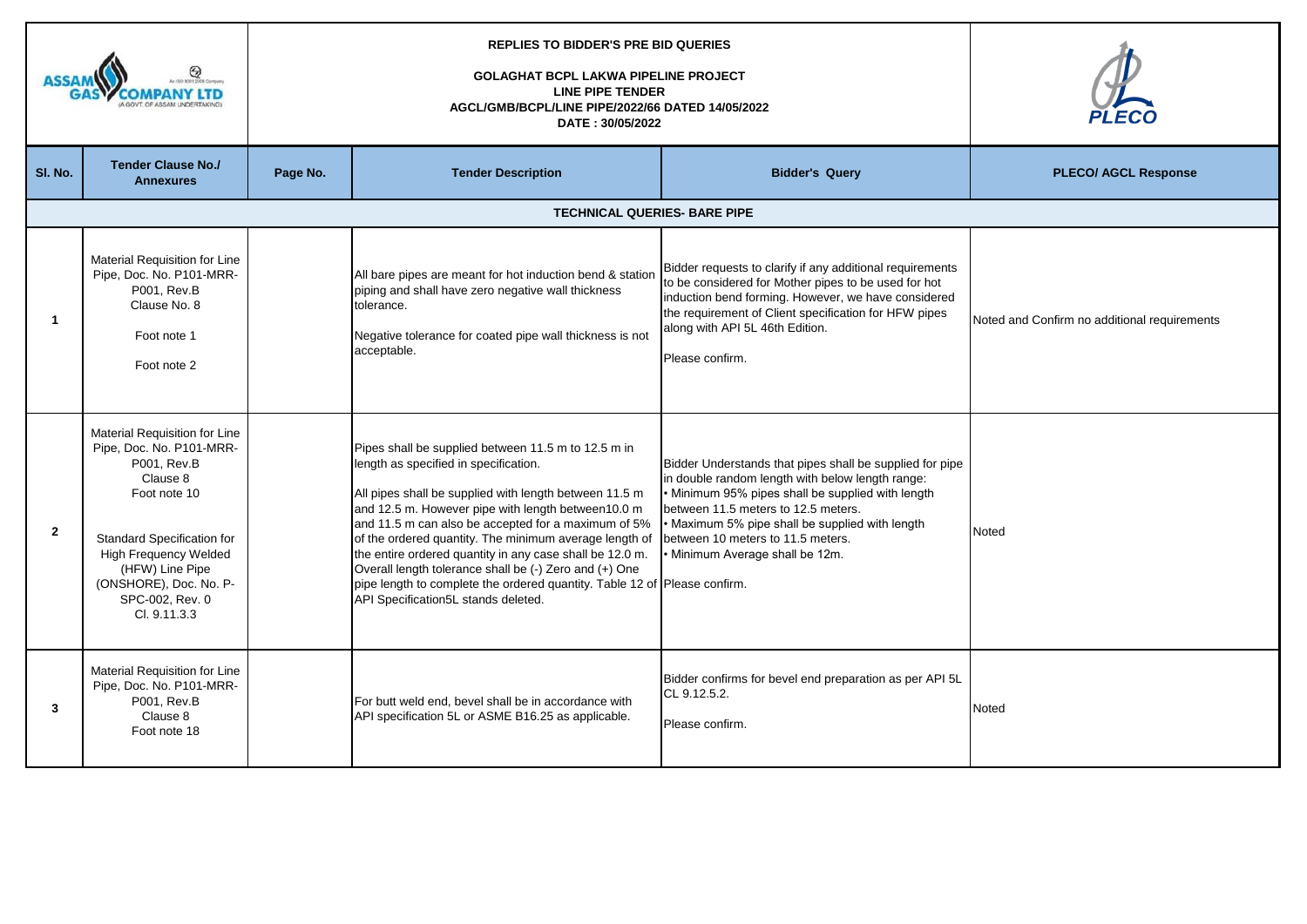| $\overline{4}$ | Material Requisition for Line<br>Pipe, Doc. No. P101-MRR-<br>P001, Rev.B<br>Clause 8<br>Foot note 19<br><b>Standard Specification for</b><br><b>High Frequency Welded</b><br>(HFW) Line Pipe<br>(ONSHORE), Doc. No. P-<br>SPC-002, Rev. 0<br>Clause 9.12.5.7 | Bevel Protector or end caps shall be installed on all pipe<br>ends. End caps shall be hook able type which shall allow<br>the use of end hooks without the need for their removal<br>during pipe handling. The bevel protector shall be the re-<br>usable type. The details of the bevel protector/end caps<br>shall be furnished for approval prior to start of the<br>production.<br><b>Bevel Protectors</b><br>Both pipe ends of each pipe shall be provided with<br>metallic or high impact plastic bevel protectors as per<br>Manufacturer's standard. Bevel protectors shall be of a<br>design such that they can be re-used by coating<br>applicator for providing on externally anti-corrosion<br>coated pipes subsequent to coating of line pipe. | Bidder confirms to supply pipes with our own made<br>metallic bevel protectors for sizes 12.75"OD pipes.<br>Please confirm.                   | Bevel protector shall be such that they can be<br>reused by coating applicator. |
|----------------|--------------------------------------------------------------------------------------------------------------------------------------------------------------------------------------------------------------------------------------------------------------|------------------------------------------------------------------------------------------------------------------------------------------------------------------------------------------------------------------------------------------------------------------------------------------------------------------------------------------------------------------------------------------------------------------------------------------------------------------------------------------------------------------------------------------------------------------------------------------------------------------------------------------------------------------------------------------------------------------------------------------------------------|-----------------------------------------------------------------------------------------------------------------------------------------------|---------------------------------------------------------------------------------|
| 5              | <b>Standard Specification for</b><br><b>High Frequency Welded</b><br>(HFW) Line Pipe<br>(ONSHORE), Doc. No. P-<br>SPC-002, Rev. 0<br>Clause 2                                                                                                                | NORMATIVE REFERENCES<br>The latest edition (edition enforce at the time of issue of<br>enquiry) of following additional references are included in<br>this specification:<br>This specificalism.<br>ASTM E112-12: Standard Test Methods for Determining   Please confirm.<br>Average Grain size                                                                                                                                                                                                                                                                                                                                                                                                                                                            | Bidder understands that the latest year edition of ASTM<br>E112 i.e of 2013 is to be considered. We confirm to<br>follow this latest edition. | Latest edition to be followed                                                   |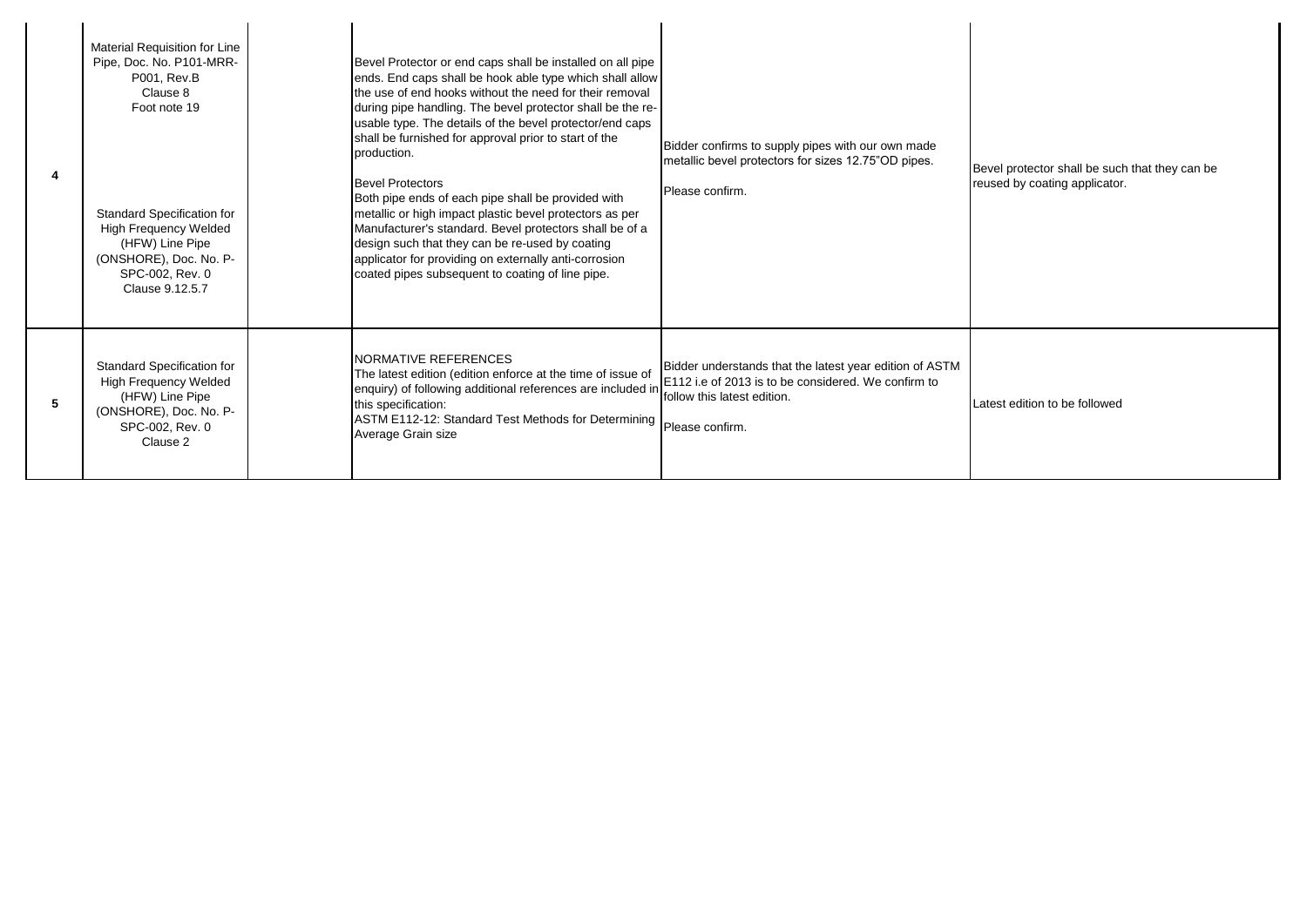| 6              | <b>Standard Specification for</b><br><b>High Frequency Welded</b><br>(HFW) Line Pipe<br>(ONSHORE), Doc. No. P-<br>SPC-002, Rev. 0<br>Clause 9.8<br>Clause 9.8.1<br>Clause 9.8.1.2<br>Clause 9.8.2<br>Clause 9.8.2.1<br>Clause 9.8.2.2<br>Clause 9.8.3 | CVN Impact Test for PSL 2 Pipe<br>General<br>From the set of three Charpy V-notch impact test pieces,<br>only one is allowed to be below the specified average<br>absorbed energy value and shall meet the minimum<br>single absorbed energy value requirement as specified<br>in Table G of this specification.<br>Pipe Body Tests<br>The average (set of three test pieces) absorbed energy<br>value (KvT) for each pipe body test shall be as specified<br>in Table G of this specification, based on full sized test<br>pieces at a test temperature of<br>0°C (32°F) or at a lower test temperature as specified in<br>the Purchase Order.<br>The minimum average (set of three test pieces) shear<br>fracture area shall be at least 85 % with one minimum<br>value of 75%, based at a test temperature of 0 °C (32<br>°F) or at a lower test temperature as specified in the<br>Purchase Order.<br>Pipe Weld and HAZ Tests<br>The average (set of three test pieces) absorbed energy<br>value (KvT) for each pipe weld and HAZ test shall be as<br>specified in Table G of this specification, based on full-<br>size test pieces at a test temperature of $0^{\circ}$ C (32 $^{\circ}$ F) or at<br>a lower test temperature as specified in the Purchase<br>Order. | Bidder has considered the test temperature for CVN<br>impact test (pipe body, weld & HAZ) as 0°C.<br>Please confirm                                                                                                                                                        | Charpy impact test shall be carried out at -29C<br>as per MR and order of precedence. |
|----------------|-------------------------------------------------------------------------------------------------------------------------------------------------------------------------------------------------------------------------------------------------------|----------------------------------------------------------------------------------------------------------------------------------------------------------------------------------------------------------------------------------------------------------------------------------------------------------------------------------------------------------------------------------------------------------------------------------------------------------------------------------------------------------------------------------------------------------------------------------------------------------------------------------------------------------------------------------------------------------------------------------------------------------------------------------------------------------------------------------------------------------------------------------------------------------------------------------------------------------------------------------------------------------------------------------------------------------------------------------------------------------------------------------------------------------------------------------------------------------------------------------------------------------------------------|----------------------------------------------------------------------------------------------------------------------------------------------------------------------------------------------------------------------------------------------------------------------------|---------------------------------------------------------------------------------------|
| $\overline{7}$ | Standard Specification for<br><b>High Frequency Welded</b><br>(HFW) Line Pipe<br>(ONSHORE), Doc. No. P-<br>SPC-002, Rev. 0<br><b>Clause 11.2.4</b>                                                                                                    | The pipe number shall be placed by cold rolling or low<br>stress dot marking or vibro-etching on the outside<br>surface of the pipe at an approximate distance of<br>50 mm from both ends. In case of non-availability of<br>either cold rolling or low stress dot marking facility in<br>pipe mill, an alternative marking scheme of a<br>permanent nature may be proposed by the<br>Manufacturer.                                                                                                                                                                                                                                                                                                                                                                                                                                                                                                                                                                                                                                                                                                                                                                                                                                                                        | With respect to the given provision In the tender spec for<br>alternate marking scheme of a permanent in nature,<br>Bidder proposes that the use of Laser Marking machine<br>shall also be permitted for placing the pipe number on<br>OD surface.<br>Please re-confirm.   | Tender condition shall prevail<br>at this stage.                                      |
| 8              | Cl. No. 9.11.3.3 of Client<br>Spec P-SPC-002                                                                                                                                                                                                          | All pipes shall be supplied with length between 11.5 m to not allowed. Hence it should be allowed to supply the<br>12.5 m. However pipe with length between 10.0 m and<br>11.5 m can also be accepted for a maximum of 5% of<br>the quantity. The minimum average length of the entire<br>ordered quantity in any case shall be 12.0 m.                                                                                                                                                                                                                                                                                                                                                                                                                                                                                                                                                                                                                                                                                                                                                                                                                                                                                                                                    | As per rules and regulations of Road and Transport<br>department (RTO). The pipe length above 12 meter is<br>pipes in the range between 11.0m to 12.0m with average<br>length 11.50m and maximum 5% of ordered qty. shall be<br>between 10.0m to 11.0m.<br>Kindly confirm. | Tender condition shall prevail<br>at this stage.                                      |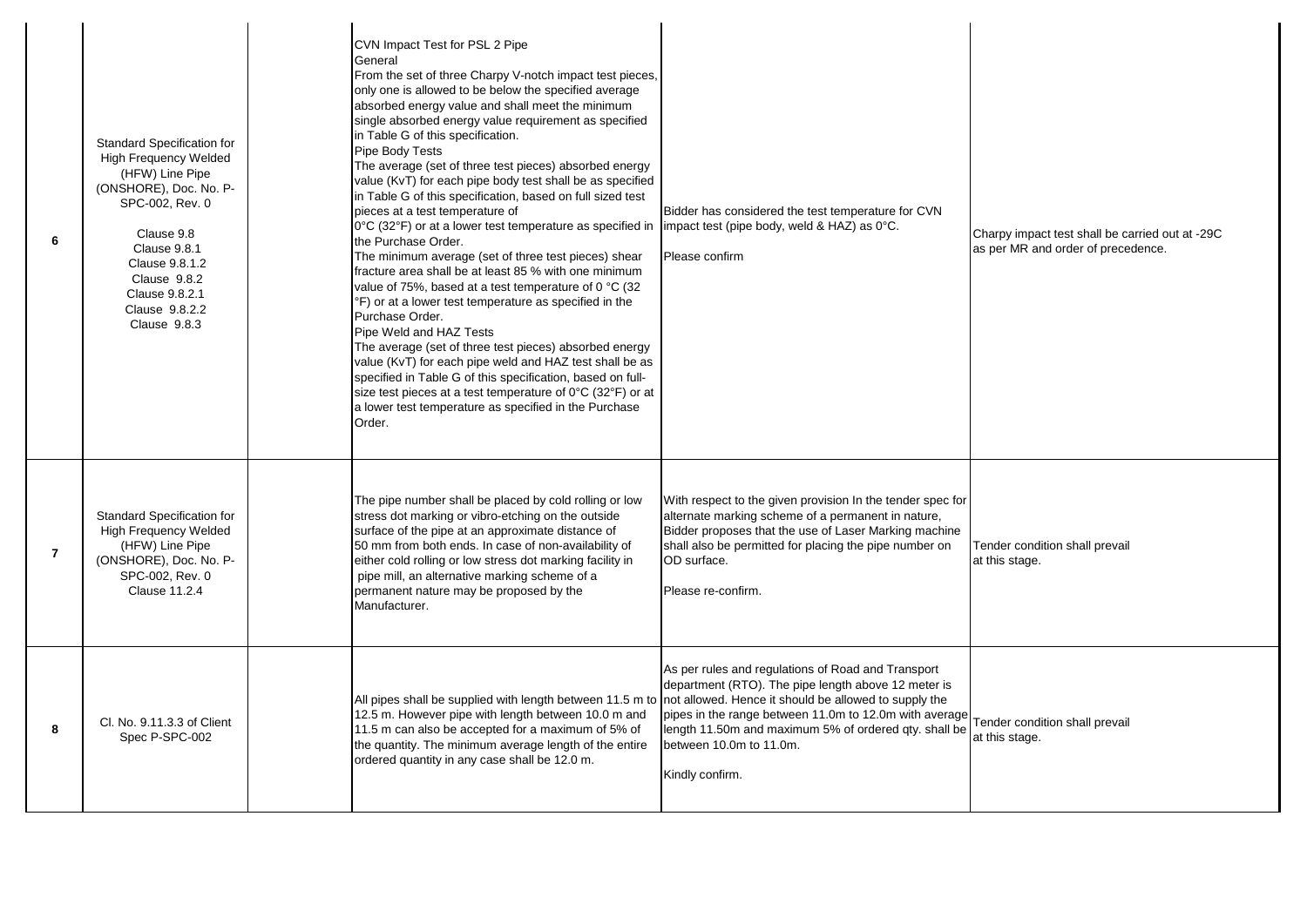| 9       | Cl. No. 10.2.8.7 of Client<br>Spec P-SPC-002     | The measuring equipment requiring calibration or<br>verification under the provisions of API Spec 5L shall be<br>calibrated with manual instruments at least once per<br>operating shift (12 hours maximum). Such calibration<br>records shall be furnished to Purchaser's Representative<br>on request.     | We are using calibrated measuring instruments<br>/equipment's as per API 5L latest edition. So We shall<br>follow the API (46th edition) requirements regarding to<br>comply the calibration & verification frequency of<br>instruments & equipment.          | Tender condition shall prevail<br>at this stage.                                                                                                                                                                                                                                                              |
|---------|--------------------------------------------------|--------------------------------------------------------------------------------------------------------------------------------------------------------------------------------------------------------------------------------------------------------------------------------------------------------------|---------------------------------------------------------------------------------------------------------------------------------------------------------------------------------------------------------------------------------------------------------------|---------------------------------------------------------------------------------------------------------------------------------------------------------------------------------------------------------------------------------------------------------------------------------------------------------------|
| 10      | Cl. No. 11.2.8 of Client Spec<br>P-SPC-002       | A colour code band shall be marked on inside surface of<br>finished pipe for identification of pipes of same diameter<br>but different wall thickness, as indicated in the Purchase<br>Order.<br>The colour code band shall be 50 mm wide and shall be<br>marked at a distance of 150 mm from the pipe ends. | Please provide the colour for colour code band.                                                                                                                                                                                                               | Yellow colour for 7.1 mm thickness bare pipe                                                                                                                                                                                                                                                                  |
| 11      | Sr. NO. 1.2 of Inspection Test<br>Plan P-ITP-001 | <b>STAGE/ ACTIVITY</b><br>WPS, PQR & WPQ                                                                                                                                                                                                                                                                     | MPS (Manufacturing Procedure Specification) & Welding<br>Parameter Sheet shall be provided instead of<br>WPS/PQR, as WPS/PQR is not applicable for HFW<br>process.<br>Kindly confirm.                                                                         | Tender condition shall prevail<br>at this stage.                                                                                                                                                                                                                                                              |
| $12 \,$ |                                                  |                                                                                                                                                                                                                                                                                                              | Bidder understand that supplier scope is limited to pipe<br>manufacturing, coating, transportation and land<br>development and unloading & stacking of pipes at owner<br>given land. Dump Site management is not in scope of<br>the supplier. Please confirm. | Owner shall select dumpsite in high land area so that<br>rain water does not accumulate. However during<br>unloading & movement, any levelling or temporary<br>measures to be done for movement of trailer and crane<br>is in Bidder scope. Also note unloading of pipe by using<br>crane is in Bidder scope. |
| 13      |                                                  |                                                                                                                                                                                                                                                                                                              | Bidder understand that order shall be awarded on<br>package basis i.e. entire tendered quantity shall be<br>awarded to one bidder. Please confirm.                                                                                                            | Confirmed                                                                                                                                                                                                                                                                                                     |
| 14      |                                                  |                                                                                                                                                                                                                                                                                                              | Bidder understand that delivery tolerance is $+/-$ one<br>random length on item wise basis. Please confirm.                                                                                                                                                   | Overall length tolerance shall be (-) Zero and (+) One<br>pipe length to complete the ordered quantity.                                                                                                                                                                                                       |
| 15      | Cl. 40 of GCC                                    |                                                                                                                                                                                                                                                                                                              | Bidder understand that repeat order shall be guided by<br>clause 40 of GCC at page 61 of 88 of doc. Tender<br>Notice_1. Please confirm.                                                                                                                       | Confirmed                                                                                                                                                                                                                                                                                                     |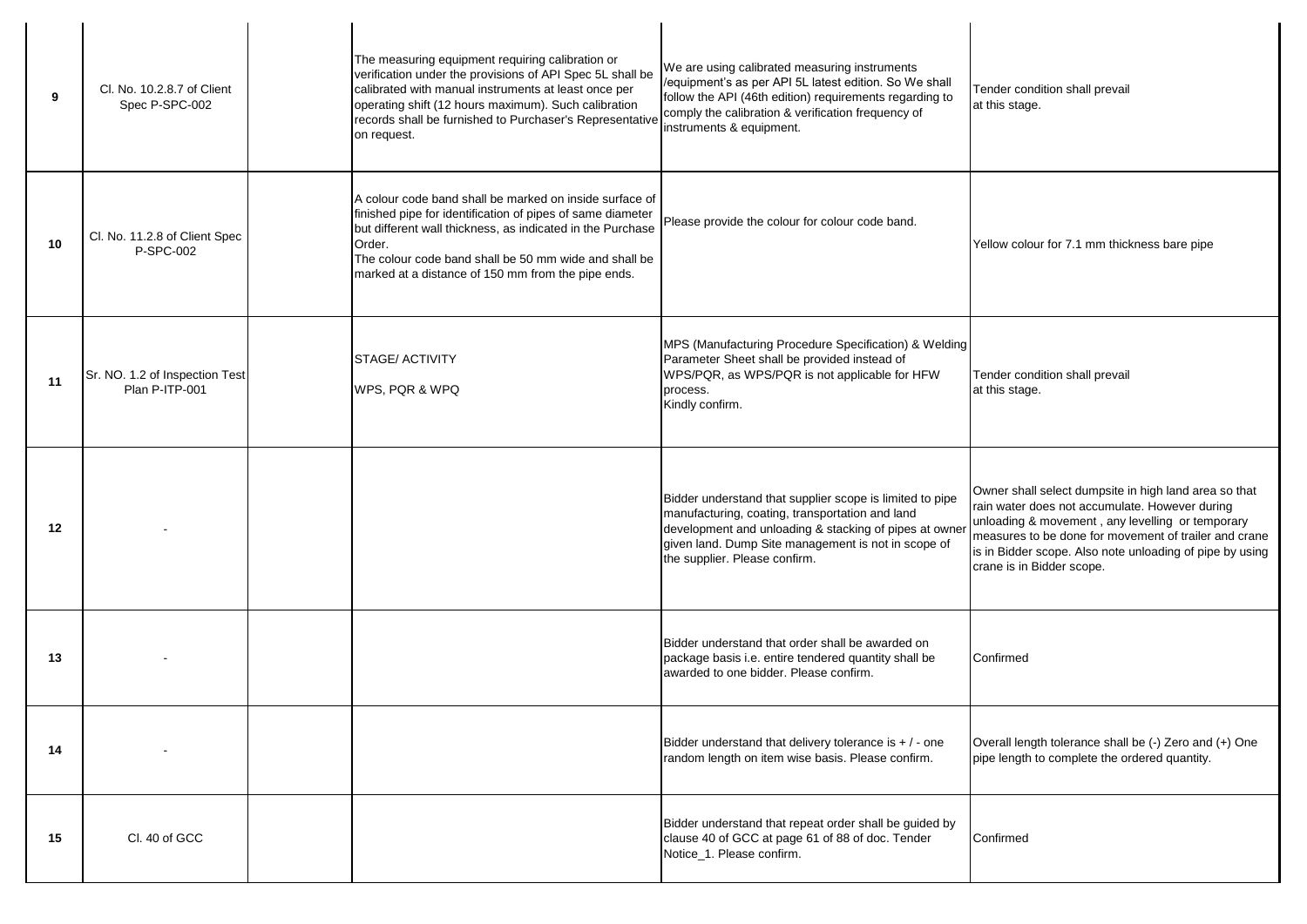| 16 | Cl.8.0, Note 8                 |                                                                                                                                                                                                                                                                                                                                                                                                                | Bidder request you to withdraw clause 8 at page 7 of 109<br>of doc Tendernotice_2:<br>Bidder also to consider a provision for manufacturing of<br>extra pipe (If required by Client) after placement of order<br>& during execution / laying of pipeline on site. Extra line<br>pipe length may vary from 10% to 15% and the required<br>pipe may be coated or bare pipe or both. | Tender condition shall prevail                                                                                               |
|----|--------------------------------|----------------------------------------------------------------------------------------------------------------------------------------------------------------------------------------------------------------------------------------------------------------------------------------------------------------------------------------------------------------------------------------------------------------|-----------------------------------------------------------------------------------------------------------------------------------------------------------------------------------------------------------------------------------------------------------------------------------------------------------------------------------------------------------------------------------|------------------------------------------------------------------------------------------------------------------------------|
| 17 |                                |                                                                                                                                                                                                                                                                                                                                                                                                                | Bidder understand that OD of all tendered items is<br>12.75". Please confirm.                                                                                                                                                                                                                                                                                                     | Confirmed                                                                                                                    |
| 18 | Cl.8.0, Note 8                 |                                                                                                                                                                                                                                                                                                                                                                                                                | Bidder request that quantity variation at the time of<br>award of order is limited to +/- 5% of tendered quantity<br>on item wise basis. Please confirm.                                                                                                                                                                                                                          | Tender condition shall prevail                                                                                               |
| 19 |                                |                                                                                                                                                                                                                                                                                                                                                                                                                | Please share list of approved steel suppliers                                                                                                                                                                                                                                                                                                                                     | Line pipe manufacturer can procure from supplier<br>with PTR for supply of coil to the pipeline industry<br>for hydrocarbon. |
|    |                                | <b>TECHNICAL QUERIES- 3LPE PIPE</b>                                                                                                                                                                                                                                                                                                                                                                            |                                                                                                                                                                                                                                                                                                                                                                                   |                                                                                                                              |
|    | CI. 8.0 (Note 16) of Doc. No.: | Cl. 8.0 (Note 16) of Doc. No.: P101-MRR-P001, Rev. B,<br>Dated: 08.03.2022: Material Requisition for Line Pipe<br>Bidder shall inspect of all bare & coated line pipes in<br>presence of Owner representative while handing over of<br>pipes. Also Bidder shall carry out 10% of pipes for<br>Holiday inspection while handing over of pipes. Repair of shall be carried out during final inspection of coated | Bidder wants to inform that each coated pipe holiday test                                                                                                                                                                                                                                                                                                                         |                                                                                                                              |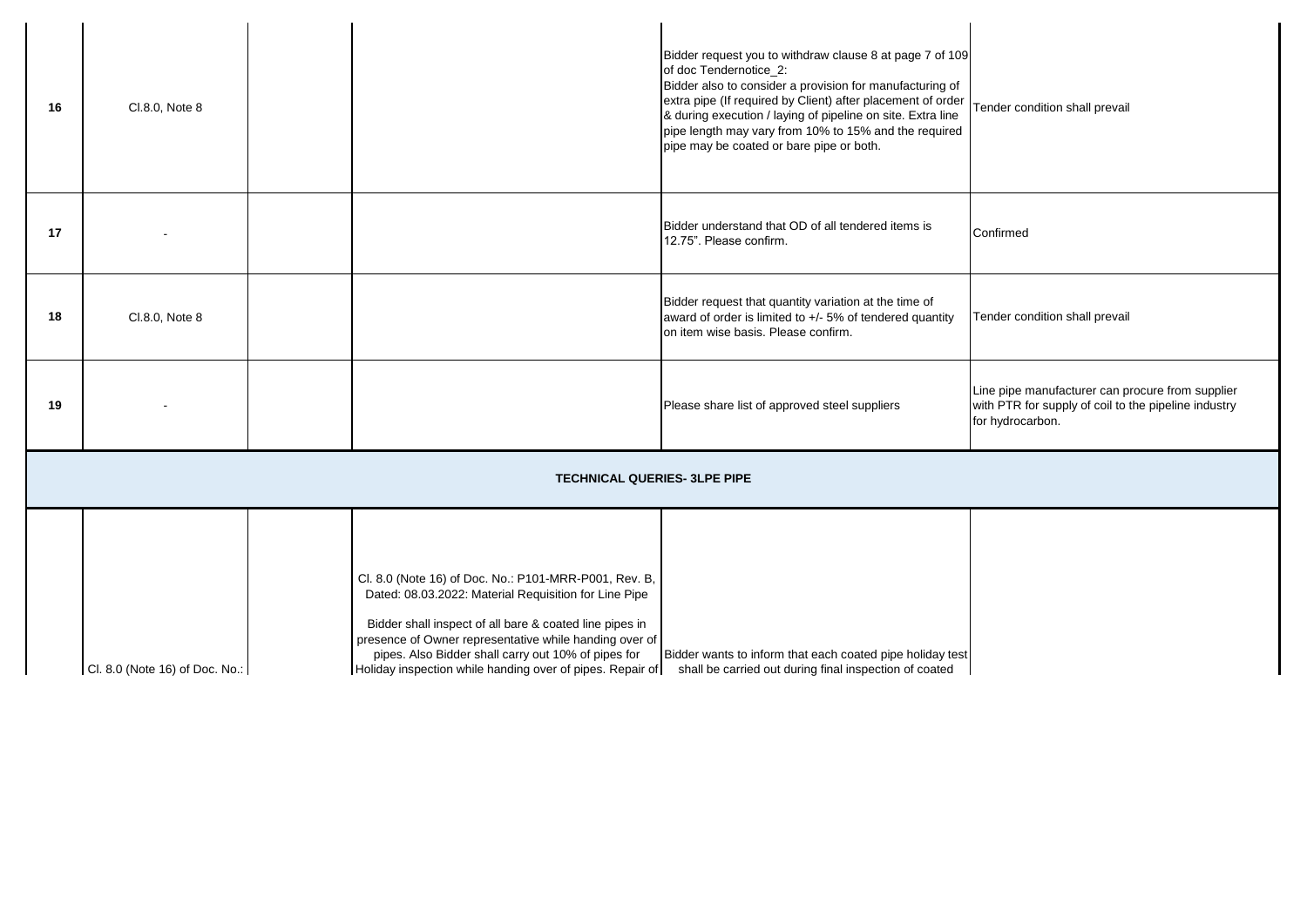| $\mathbf{1}$   | P101-MRR-P001, Rev. B,<br>Dated: 08.03.2022: Material<br><b>Requisition for Line Pipe</b><br>Cl. 6.3 (IV) of Doc. No: P101-<br>SOW-P001, Rev. B, Dated:<br>13.03.2022: Scope of work<br>for Line Pipes                                                                     | damaged pipes, beveled end defects and damaged<br>coating (including supply of coating materials for repair)<br>noticed at the time of handing over of bare/coated pipes.<br>All handling, lifting tools etc. required for inspection of<br>coated/ bare line pipes at Storage Yards shall be carried<br>out by the bidder.<br>Cl. 6.3 (IV) of Doc. No: P101-SOW-P001, Rev. B, Dated:<br>13.03.2022: Scope of work for Line Pipes<br>Bidder shall inspect all bare & coated line pipes in<br>presence of company representative while handing over<br>of pipes. Repair of damaged pipes, beveled end defects<br>and damaged coating (including supply of coating<br>materials for repair) noticed at the time of handing over<br>of bare/coated pipes. All handling, lifting tools etc.<br>required for inspection of coated/ bare line pipes at<br>Storage Yards shall be carried out by the bidder. | pipes in presence of TPIA at coating applicator's plant.<br>Bidder intent to clarify that repeat holiday test normally<br>not recommended, Since the coating stability will<br>deteriorate after multiple holiday test & holiday test at<br>site practically not possible. This will also have safety<br>concern at site.<br>Bidder proposes that pipes will be visually inspected for<br>damages if any. In case of coating damage, pipe coating<br>shall be repaired and tested for holidays on repaired<br>area.                                                                                                                                                                                                | Tender condition shall prevail<br>at this stage. |
|----------------|----------------------------------------------------------------------------------------------------------------------------------------------------------------------------------------------------------------------------------------------------------------------------|-------------------------------------------------------------------------------------------------------------------------------------------------------------------------------------------------------------------------------------------------------------------------------------------------------------------------------------------------------------------------------------------------------------------------------------------------------------------------------------------------------------------------------------------------------------------------------------------------------------------------------------------------------------------------------------------------------------------------------------------------------------------------------------------------------------------------------------------------------------------------------------------------------|--------------------------------------------------------------------------------------------------------------------------------------------------------------------------------------------------------------------------------------------------------------------------------------------------------------------------------------------------------------------------------------------------------------------------------------------------------------------------------------------------------------------------------------------------------------------------------------------------------------------------------------------------------------------------------------------------------------------|--------------------------------------------------|
| $\overline{2}$ | Cl. 6.1 (III) of Doc. No: P101-<br>SOW-P001, Rev. B, Dated:<br>13.03.2022: Scope of work<br>for Line Pipes<br>Cl. 6.2 (Table 1) of Spec. No.:<br>P-SPC-003, Rev. 00, Dated:<br>05.01.2022: Standard<br>specification for 3 layer<br>polyethylene coating of line<br>pipes. | Cl. 6.1 (III) of Doc. No: P101-SOW-P001, Rev. B, Dated:<br>13.03.2022: Scope of work for Line Pipes<br>III. Supply of all coating materials as per specification no.<br>P-SPC-003 for carrying out 3-layer polyethylene coating.<br>The minimum thickness of finished coating shall be as<br>follows:<br>$12" = 2.5$ mm<br>Cl. 6.2 (Table 1) of Spec. No.: P-SPC-003, Rev. 00,<br>Dated: 05.01.2022: Standard specification for 3 layer<br>polyethylene coating of line pipes.<br>Coating thickness<br>Minimum overall thickness of finished coating shall be as<br>per Table 1 below:<br>Minimum<br>Pipe Size<br>Coating<br>(Specified<br>Thickness<br>Outside  <br>Diameter)<br>(mm)<br>$\geq$ 12 3/4" (323.9 2.8<br>mm) to ≤ 18" (457<br>mm)                                                                                                                                                       | Bidder intent to clarify there is a conflict regarding total<br>3LPE coating thickness for 12.75" OD between Cl. 6.1<br>(III) of Doc. No: P101-SOW-P001, Rev. B, Dated:<br>13.03.2022 (Scope of work for Line Pipes) & Cl. 6.2<br>(Table 1) of Spec. No.: P-SPC-003, Rev. 00, Dated:<br>05.01.2022 (Standard specification for 3 layer<br>polyethylene coating of line pipes).<br>As of now bidder has considered total 3LPE coating<br>thickness shall be minimum 2.8 mm for 12" OD as per<br>Cl. 6.2 (Table 1) of Spec. No.: P-SPC-003, Rev. 00,<br>Dated: 05.01.2022 (Standard specification for 3 layer<br>polyethylene coating of line pipes). Please confirm.<br>Please confirm final governing requirement. | Noted and Accepted                               |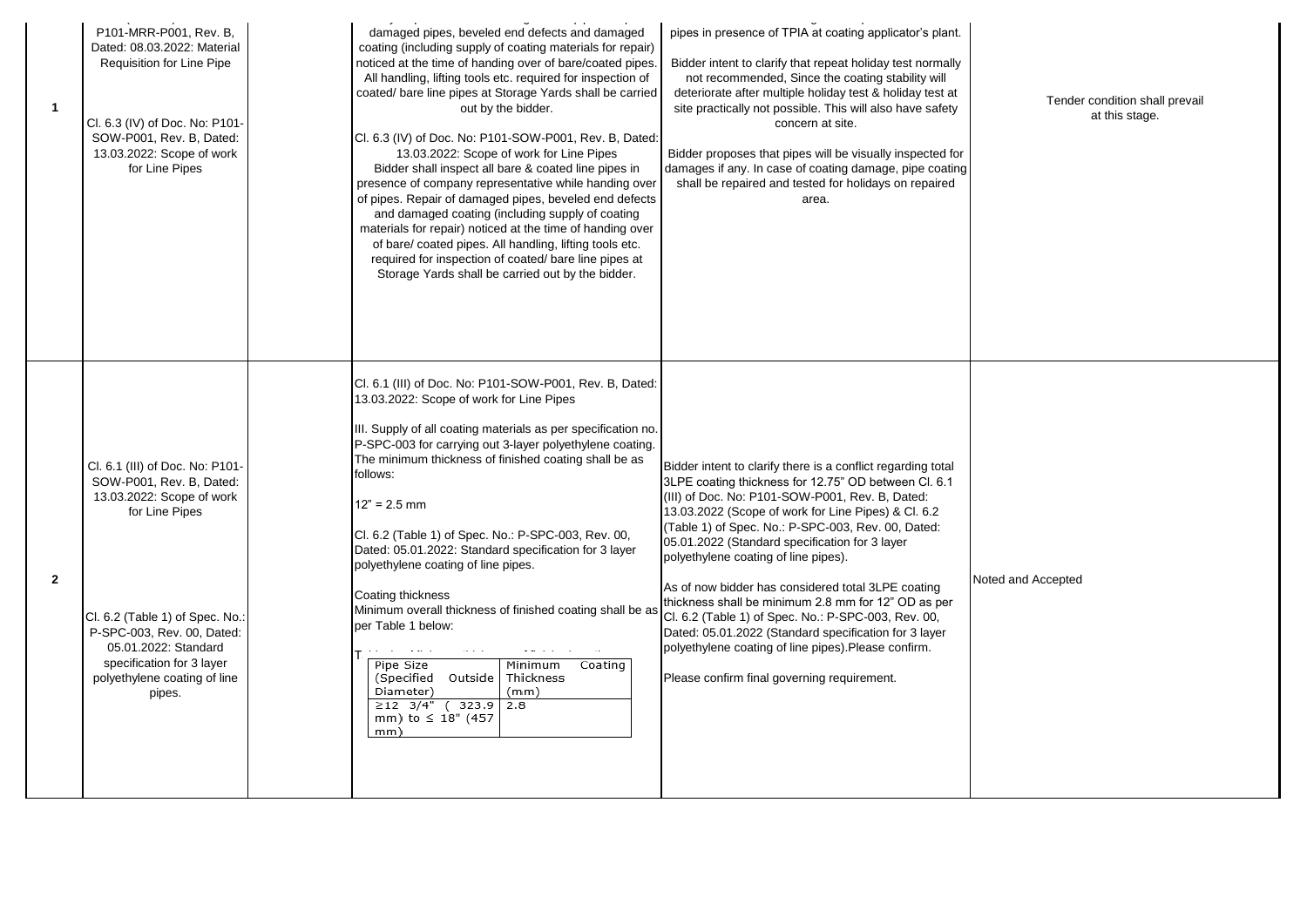| 3 | P001, Rev. B.<br>Dated:<br>13.03.2022:<br>Line Pipes | All external coating materials shall be as per<br>specification no. P-SPC-003 and those for internal<br>Cl. 4.4 (II) of Doc. coating shall be as per details covered in this document.<br>No: P101-SOW- The bidder's proposed coating raw material supplier(s)<br>shall be manufacturer of the materials meant for the<br>three-layer side extruded polyethylene coating. He must<br>have manufactured and supplied the offered grades of<br>Scope of work for   materials within the last five years reckoned from the bid<br>due date. Bidder's offer shall be unconditional<br>irrespective of the finally qualified raw material<br>manufacturer(s). | Bidder intent to clarify that the internal coating is not<br>specified in MR (Doc. No.: P101-MRR-P001, Rev. B,<br>Dated: 08.03.2022: Material Requisition for Line Pipe)<br>Please confirm if internal coating is also required.<br>As of now bidder considers only external 3LPE coating.<br>Please re-confirm.                                                                                                                                                                                                                                                                                   | Internal coating not required |
|---|------------------------------------------------------|----------------------------------------------------------------------------------------------------------------------------------------------------------------------------------------------------------------------------------------------------------------------------------------------------------------------------------------------------------------------------------------------------------------------------------------------------------------------------------------------------------------------------------------------------------------------------------------------------------------------------------------------------------|----------------------------------------------------------------------------------------------------------------------------------------------------------------------------------------------------------------------------------------------------------------------------------------------------------------------------------------------------------------------------------------------------------------------------------------------------------------------------------------------------------------------------------------------------------------------------------------------------|-------------------------------|
|   |                                                      | The coating materials manufacturer shall carry out tests shall be reported as measured value for each batch                                                                                                                                                                                                                                                                                                                                                                                                                                                                                                                                              | Bidder clarifies that material manufacturer will provide<br>test certificate for all properties specified in Table 2,<br>Table 3 and Table 4 of specification for each batch of<br>epoxy, adhesive and polyethylene compound<br>respectively. However all the properties will not be tested<br>for each batch. Epoxy, Adhesive and Polyethylene<br>manufacturer will provide batch test certificate for the<br>measured value and typical value as mentioned below:<br>Epoxy Powder: All Properties tested for each batch as<br>per Table 2<br>PE Adhesive: MFI, Density and Water content results |                               |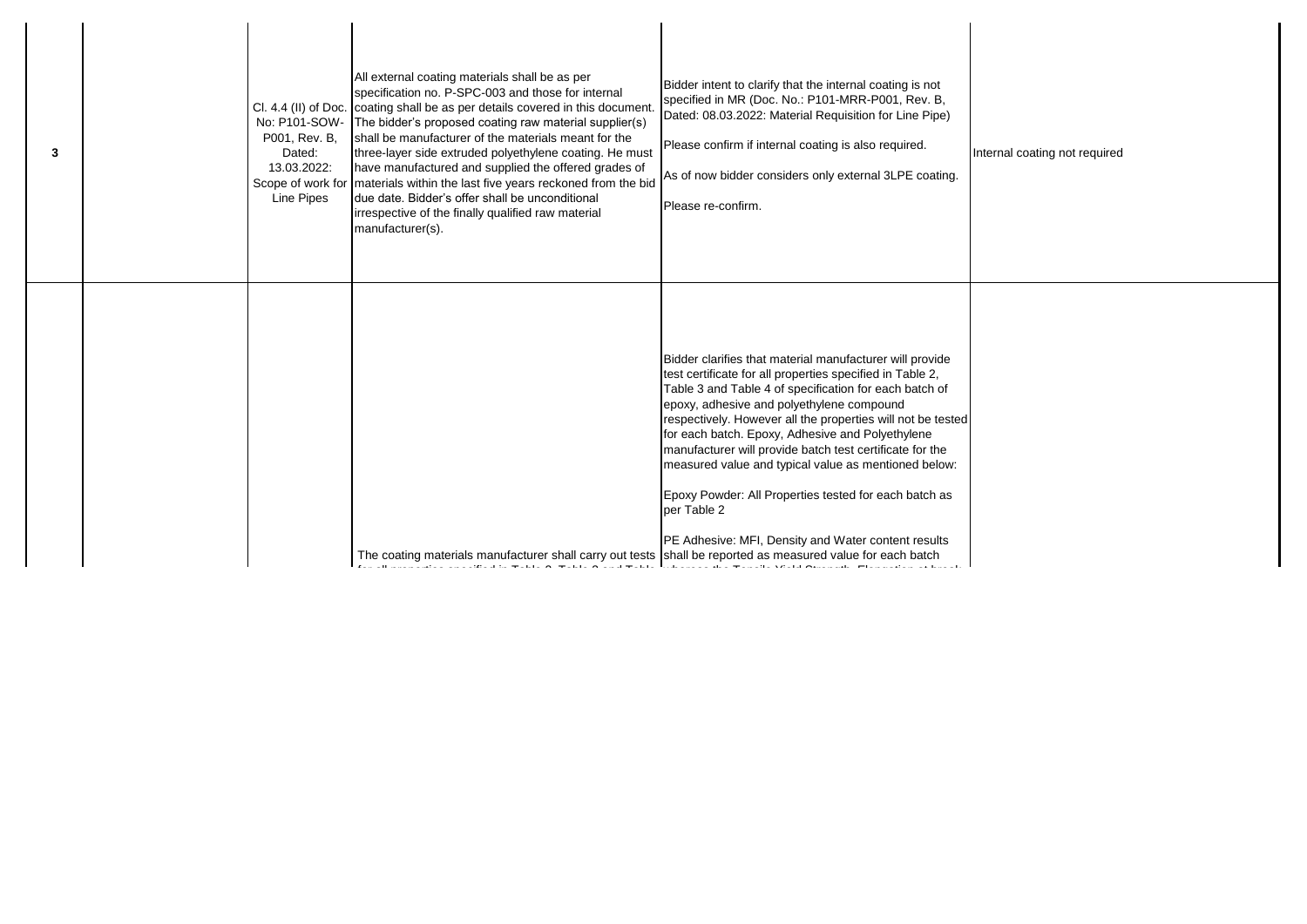| 4 | Cl. 7.4.2 of Spec. No.: P-SPC-<br>003, Rev. 00, Dated:<br>05.01.2022: Standard<br>specification for 3 layer<br>polyethylene coating of line<br>pipes.          | 4 of this specification for each batch of epoxy, adhesive Vicat Softening Temperature and Flexural Modulus will<br>and polyethylene compound respectively. In addition, the be reported as typical values supported by reputed lab<br>manufacturer shall also furnish infra-red scan for each<br>batch of epoxy powder. The manufacturer shall issue<br>Inspection Certificate 3.1 B in accordance with EN<br>10204 for each batch of materials supplied to Applicator<br>and same shall be submitted to Company for approval<br>prior to their use. | for all properties specified in 1able 2, 1able 3 and 1able  whereas the 1ensile Yield Strength, Elongation at break,<br>reports.<br>High Density Polyethylene:<br>Density, Melt Flow Rate, Oxidation Induction Time,<br>Carbon Black Content, Water Content results shall be<br>reported as measured value for each batch. The<br>properties - Melting Point, Hardness Shore D, Elongation<br>at break, Tensile Strength, Vicat Softening Temperature,<br>ESCR, Indentation, Impact Resistance, Volume<br>Resistivity and Dielectric Withstand shall be reported as<br>typical value supported by independent lab test report<br>valid for one year.<br>For UV resistance, Thermal ageing and Coating<br>Resistivity test bidder will submit independent laboratory<br>test report furnished by material manufacturer. These<br>test certificates will not be older than three years. | Tender condition shall prevail<br>at this stage.                             |
|---|----------------------------------------------------------------------------------------------------------------------------------------------------------------|------------------------------------------------------------------------------------------------------------------------------------------------------------------------------------------------------------------------------------------------------------------------------------------------------------------------------------------------------------------------------------------------------------------------------------------------------------------------------------------------------------------------------------------------------|---------------------------------------------------------------------------------------------------------------------------------------------------------------------------------------------------------------------------------------------------------------------------------------------------------------------------------------------------------------------------------------------------------------------------------------------------------------------------------------------------------------------------------------------------------------------------------------------------------------------------------------------------------------------------------------------------------------------------------------------------------------------------------------------------------------------------------------------------------------------------------------|------------------------------------------------------------------------------|
| 5 | Cl. 7.4.3 (Table 2) of Spec.<br>No.: P-SPC-003, Rev. 00,<br>Dated: 05.01.2022: Standard<br>specification for 3 layer<br>polyethylene coating of line<br>pipes. | Test<br>Sr.<br>Properties Unit Requirement<br>Method<br>No.<br>Within<br>±0.05<br>of<br>the<br>ISO 21809-1<br>manufacturer's<br>Density<br>Annexure N<br>specified<br>hominal<br>value                                                                                                                                                                                                                                                                                                                                                               | Bidder would like to clarify that Density unit shall be g/cc<br>to meet the specified requirement or the requirement<br>shall be $\pm$ 50 in g/l, as confirmed by Epoxy powder<br>manufacturer.<br>Please refer Attachment 01 - Batch Test Certificate FBE<br>Scotchkote 226 (3M) for reference.                                                                                                                                                                                                                                                                                                                                                                                                                                                                                                                                                                                      | Noted                                                                        |
| 6 | Cl. 7.4.3 (Table 2) of Spec.<br>No.: P-SPC-003, Rev. 00,<br>Dated: 05.01.2022: Standard<br>specification for 3 layer<br>polyethylene coating of line<br>pipes. | Epoxy properties (As - Applied):<br>Hot water adhesion 28 days @65°C.                                                                                                                                                                                                                                                                                                                                                                                                                                                                                | Bidder intent to clarify that the hot water adhesion 28<br>Days at 65°C is to be performed for 28 Days at raw<br>material supplier Lab., Epoxy material supplier shall<br>perform the test for each batch and submit the report<br>after 28 Days from date of dispatch of material but each<br>batch test report will written as under testing for 28 days<br>during initial dispatch.<br>Please confirm                                                                                                                                                                                                                                                                                                                                                                                                                                                                              | This will be taken up during MPS satge in case<br>bidder is awarded the job. |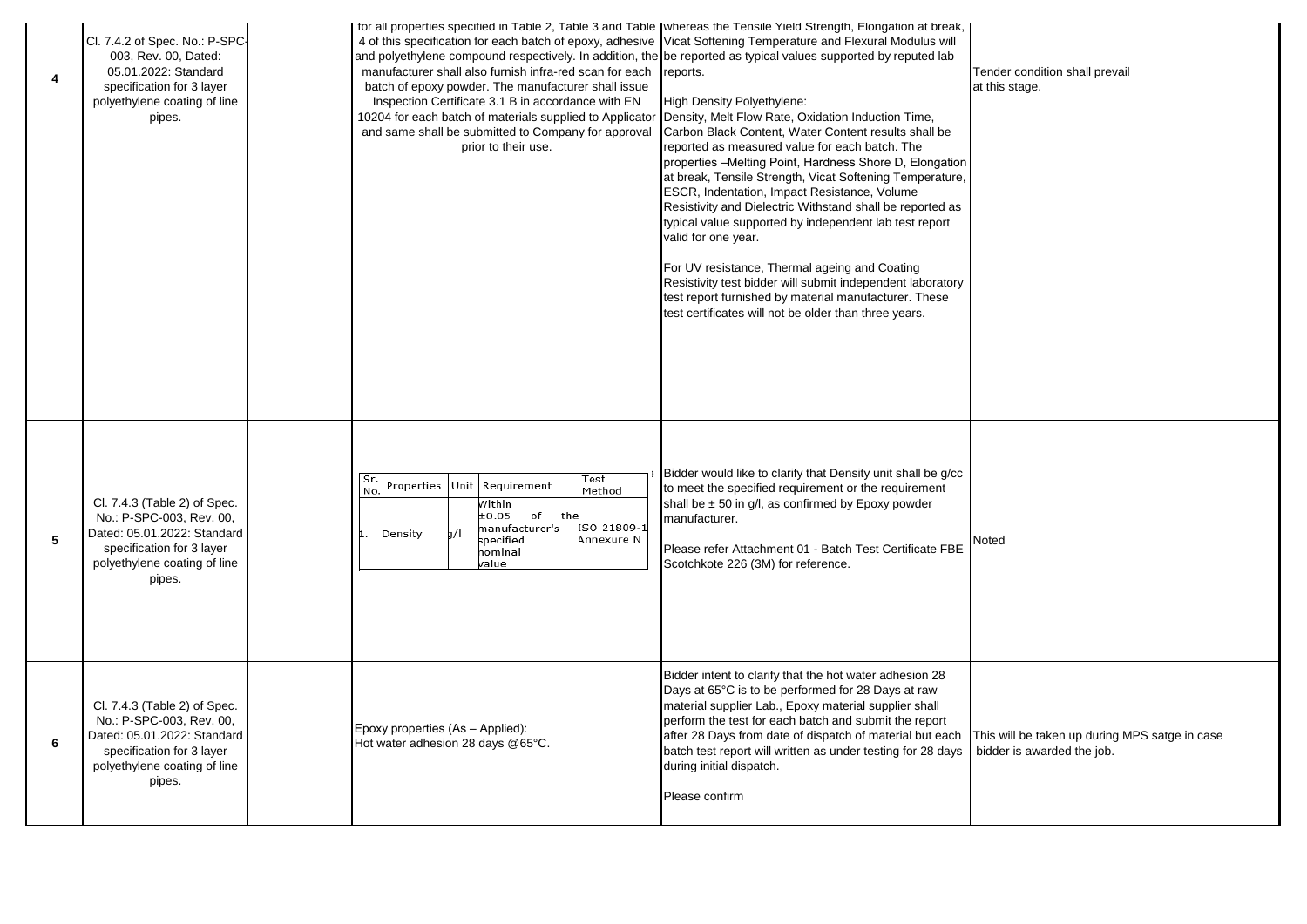| $\overline{7}$ | Cl. 7.4.4 (Table 3) of Spec.<br>No.: P-SPC-003, Rev. 00,<br>Dated: 05.01.2022: Standard<br>specification for 3 layer<br>polyethylene coating of line<br>pipes. | Adhesive material properties<br>Copolymeric or grafted adhesive material shall meet the<br>properties listed in Table 3 below:<br>Flexural Modulus acceptance criteria ≥450 MPa. | Bidder clarifies that acceptance criteria for Flexural<br>Modulus Test shall be as per adhesive material<br>manufacturer's specification and the same shall be<br>supported by reputed lab reports.<br>As confirmed by adhesive raw material manufacturer<br>(Make: Borealis, Grade: ME0420, Flexural modulus<br>acceptance criteria shall be ≥350 MPa. Technically<br>adhesive thickness of nearly 200 micron in applied<br>condition will not make any difference on flexural<br>modulus of coated pipe as it will be govern by Top Coat.<br>The top coat Flexural modulus is typically >900 MPa.<br>The ISO 21809-1 and Canadian standards CSA.Z245.21<br>do not stipulate this test.<br>(Please refer Attachment - 2, 3, 4 and 5 as a declaration<br>/ PDS of all the approved adhesives<br>materials/manufacturers in line with above mentioned<br>proposal for Flexural Modulus as per ANNEXURE I of<br>Spec. No.: P-SPC-003 for review and acceptance.)<br>Please confirm | Bidder shall submit earlier acceptance on this by PMC/<br>Client<br>during MPS stage duly signed. |
|----------------|----------------------------------------------------------------------------------------------------------------------------------------------------------------|----------------------------------------------------------------------------------------------------------------------------------------------------------------------------------|----------------------------------------------------------------------------------------------------------------------------------------------------------------------------------------------------------------------------------------------------------------------------------------------------------------------------------------------------------------------------------------------------------------------------------------------------------------------------------------------------------------------------------------------------------------------------------------------------------------------------------------------------------------------------------------------------------------------------------------------------------------------------------------------------------------------------------------------------------------------------------------------------------------------------------------------------------------------------------|---------------------------------------------------------------------------------------------------|
| 8              | Cl. 7.4.6 c) of Spec. No.: P-<br>SPC-003, Rev. 00, Dated:<br>05.01.2022: Standard<br>specification for 3 layer<br>polyethylene coating of line<br>pipes.       | In house testing<br>Polyethylene<br>Thermal stabilization test (as per ASTM D3895)                                                                                               | Bidder would like to clarify that as per ASTM D3895:<br>Oxidative Induction Time shall be performed to<br>determine qualitative assessment for the stabilization of<br>the material. Bidder understands that OIT shall be<br>carried out at 220°C as per Table 4 of Spec. No.: P-SPC-<br>003, Rev. 00.<br>Please confirm                                                                                                                                                                                                                                                                                                                                                                                                                                                                                                                                                                                                                                                         | This will be taken up during MPS satge in case<br>bidder is awarded the job.                      |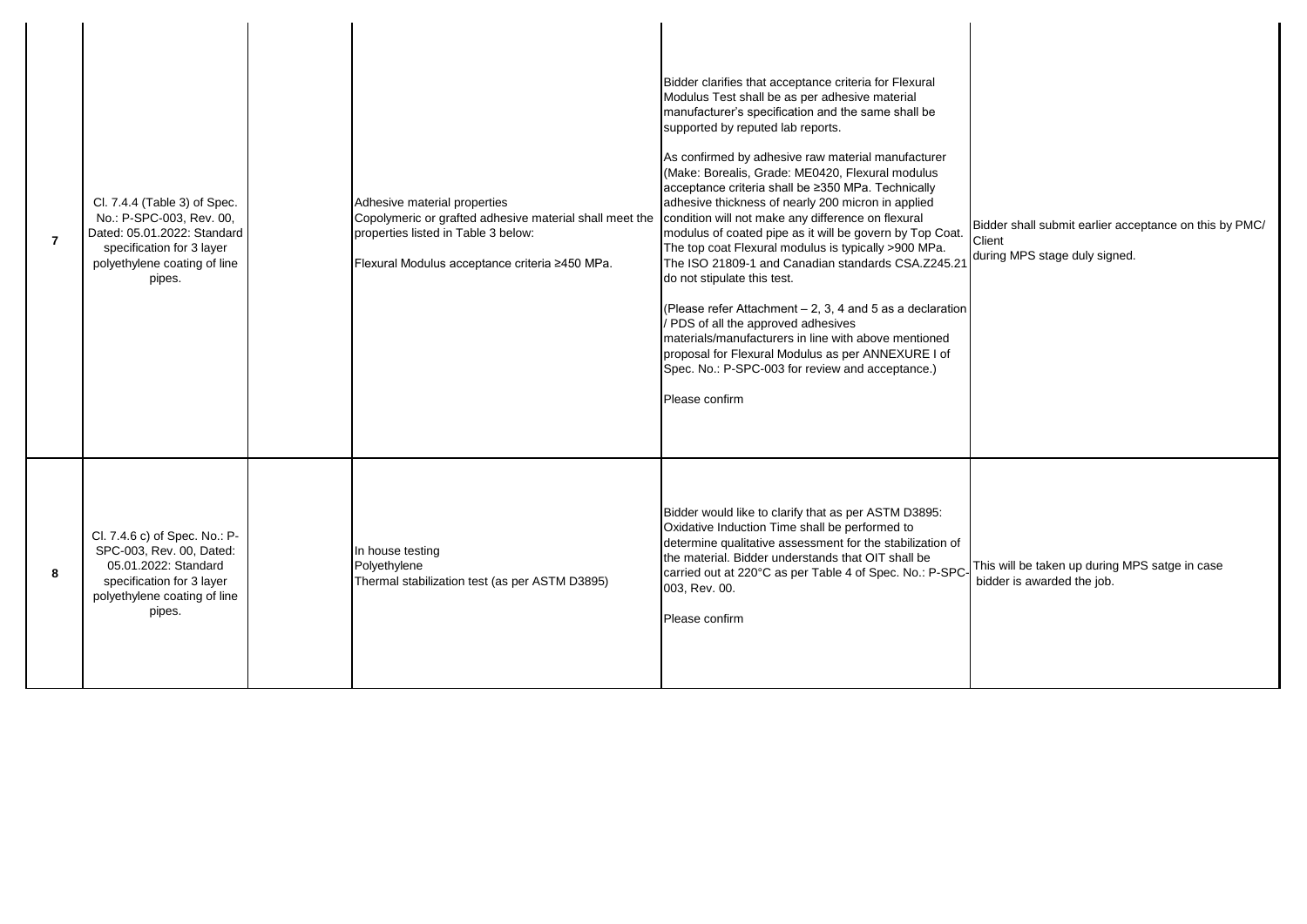| 9  | Cl. 7.5.1 of Spec. No.: P-SPC-<br>003, Rev. 00, Dated:<br>05.01.2022: Standard<br>specification for 3 layer<br>polyethylene coating of line<br>pipes.                                                                               | All materials to be used shall be supplied in sealed,<br>damage free containers and shall be suitably marked<br>with the following minimum information:<br>a) Name of the manufacturer<br>b) Type of material/ product description<br>c) Mass/ Quantity of material<br>d) Batch number<br>e) Location of manufacture<br>f) Date of manufacture<br>g) Manufacturing identification number<br>h) Temperature requirements for transportation and<br>storage<br>i) Shelf life or 'use by' date (DD/MM/YYYY)<br>j) Qualified minimum flexibility test temperature<br>k) Safety Data Sheets (to be included with delivery) | Bidder proposes based on confirmation from Adhesive<br>and PE manufacturer that the information required in<br>clause 7.5.1 points a, b, c, d, e, g will be marked on bag<br>whereas others shall be provided through Certificate of<br>Analysis / Batch test certificate.<br>For FBE powder packages marking will be complied.<br>Please confirm                                                                                                                                                            | This will be taken up during MPS satge in case<br>bidder is awarded the job. |
|----|-------------------------------------------------------------------------------------------------------------------------------------------------------------------------------------------------------------------------------------|-----------------------------------------------------------------------------------------------------------------------------------------------------------------------------------------------------------------------------------------------------------------------------------------------------------------------------------------------------------------------------------------------------------------------------------------------------------------------------------------------------------------------------------------------------------------------------------------------------------------------|--------------------------------------------------------------------------------------------------------------------------------------------------------------------------------------------------------------------------------------------------------------------------------------------------------------------------------------------------------------------------------------------------------------------------------------------------------------------------------------------------------------|------------------------------------------------------------------------------|
| 10 | Cl. 9.3.3.7, 9.3.2.4, 9.3.3.8,<br>9.3.3.9 & Table 5 (A2), (A4),<br>(B14) & (C15) & (C16) of<br>Spec. No.: P-SPC-003, Rev.<br>00, Dated: 05.01.2022:<br>Standard specification for 3<br>layer polyethylene coating of<br>line pipes. | $A(2)$ : Air pressure in epoxy spray guns – Continuous<br>monitoring & recording<br>A (4): Pipe temperature: Continuous monitoring &<br>recording<br>$B(14)$ : Extrusion temperature of adhesive - Continuous<br>monitoring & recording<br>C (15): PE extrusion temperature - Continuous<br>monitoring & recording<br>C (16): Water quenching - Continuous monitoring                                                                                                                                                                                                                                                 | Bidder propose and consider that the following<br>application parameters shall be monitored continuous &<br>recorded at once per hour during the regular production.<br>Air pressure in epoxy spray guns;<br>· Pipe temperature prior to epoxy application;<br>• Temperature of adhesive film;<br>• Temperature of PE film.<br>• Water quenching temperature<br>Bidder understands that "Water quenching temperature"<br>refers to the coated pipe temperature after quenching /<br>cooling. Kindly confirm. | This will be taken up during MPS satge in case<br>bidder is awarded the job. |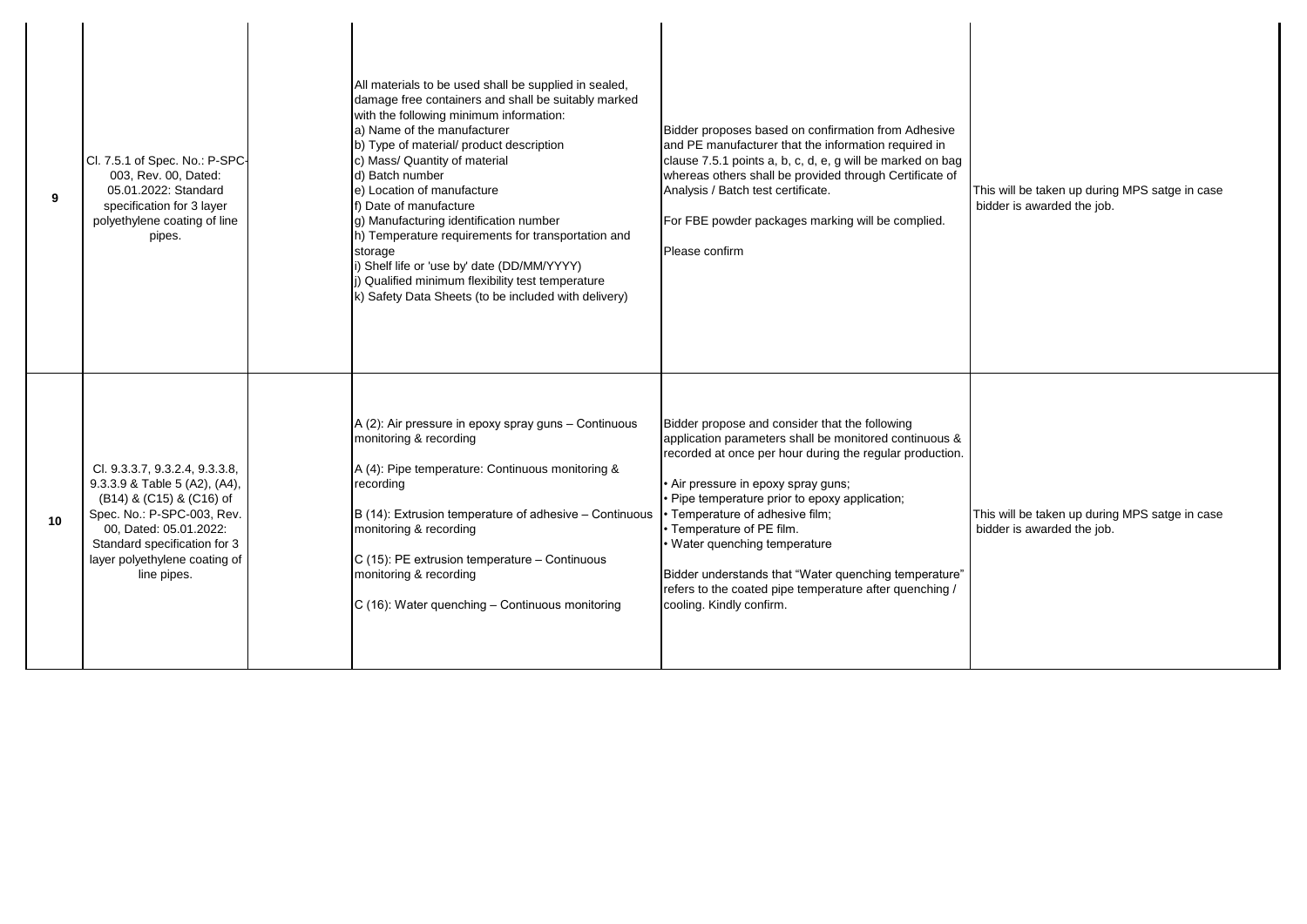| 11 | Table 5 (A7), (A9) & (A10) of<br>Spec. No.: P-SPC-003, Rev.<br>00, Dated: 05.01.2022:<br>Standard specification for 3<br>layer polyethylene coating of<br>line pipes. | <b>Properties</b><br><b>Inspection</b><br>frequency<br>during PQT<br>detection<br>Holiday<br>Each pipe<br>(test voltage set to<br>exceed 5V per µm<br>No holidays<br>of epoxy thickness)<br>Each pipe<br>Cross-section<br>porosity<br>Interface porosity<br>Each pipe                                                                                                                                                                                                                                                                                                                                                                                                                     | Bidder would like to clarify that, these test are applicable<br>for partially coated pipe with epoxy and partially coated<br>with both epoxy and adhesive layer.<br>As specified in clause 8.3.4 of Spec. No.: P-SPC-003,<br>Rev. 00, during PQT out of five pipes one pipe partly<br>coated with epoxy and partly coated with both epoxy and<br>adhesive layers shall be included. Remaining 4 test<br>pipes shall have all three layers.<br>So Bidder understands frequency of these tests shall be<br>one partly coated pipe instead of each pipe.<br>Bidder would like to state that it is practically difficult to<br>achieve no holiday at 200 microns minimum dry film<br>thickness. Hence holiday acceptance criteria shall be 0.7<br>holiday per square meter as per clause 10.3.2.2 of ISO<br>21809-2 for FBE coated portion of partly coated pipe.<br>Please confirm | Tender condition shall prevail<br>at this stage. |
|----|-----------------------------------------------------------------------------------------------------------------------------------------------------------------------|-------------------------------------------------------------------------------------------------------------------------------------------------------------------------------------------------------------------------------------------------------------------------------------------------------------------------------------------------------------------------------------------------------------------------------------------------------------------------------------------------------------------------------------------------------------------------------------------------------------------------------------------------------------------------------------------|---------------------------------------------------------------------------------------------------------------------------------------------------------------------------------------------------------------------------------------------------------------------------------------------------------------------------------------------------------------------------------------------------------------------------------------------------------------------------------------------------------------------------------------------------------------------------------------------------------------------------------------------------------------------------------------------------------------------------------------------------------------------------------------------------------------------------------------------------------------------------------|--------------------------------------------------|
| 12 | Table 5 (C22) & Cl. 10.5<br>Spec. No.: P-SPC-003, Rev.<br>00. Dated: 05.01.2022:<br>Standard specification for 3<br>layer polyethylene coating of<br>line pipes.      | Table 5 (C22):<br>Properties: Bond strength (peel Strength) @ 23°C±2°C<br>& 80°C±2°C<br>Acceptance Criteria: ≥15 N/mm & ≥3 N/mm<br>Test method: ISO 21809-1 Annex C, (clause C.2 or<br>C.5 hanging mass) and clause 10.5 of this spec.<br>During PQT: 5 pipes x 3 tests (@ both ends &<br>middle)<br>production: 2 h for pipe ends (cutback portion) & 4 h for<br>middle of pipe<br>CI. 10.5<br>Bond Strength (Peel Test)<br>10.5.1 Applicator shall carryout bond strength test for<br>applied coating as per Table 5 of this specification. A<br>minimum of 65 mm length shall be peeled. First 20 mm<br>and last 20 mm length shall not be counted for<br>assessment of bond strength. | Bidder proposes to bond strength test shall be carried<br>out by manual peel test machine (Spring loaded type test<br>assembly) due to size constraint.<br>Please confirm.<br>We request to kindly consider the practical difficulty.<br>Bidder proposes to perform bond strength test at<br>maximum feasible distance from either end instead of<br>middle of the pipe. It is not possible to maintain the test<br>temperature required at the middle of the pipe due to<br>size constraint.<br>For bond strength at each cut back ends, bidder<br>confirms to comply specification.                                                                                                                                                                                                                                                                                           | Noted                                            |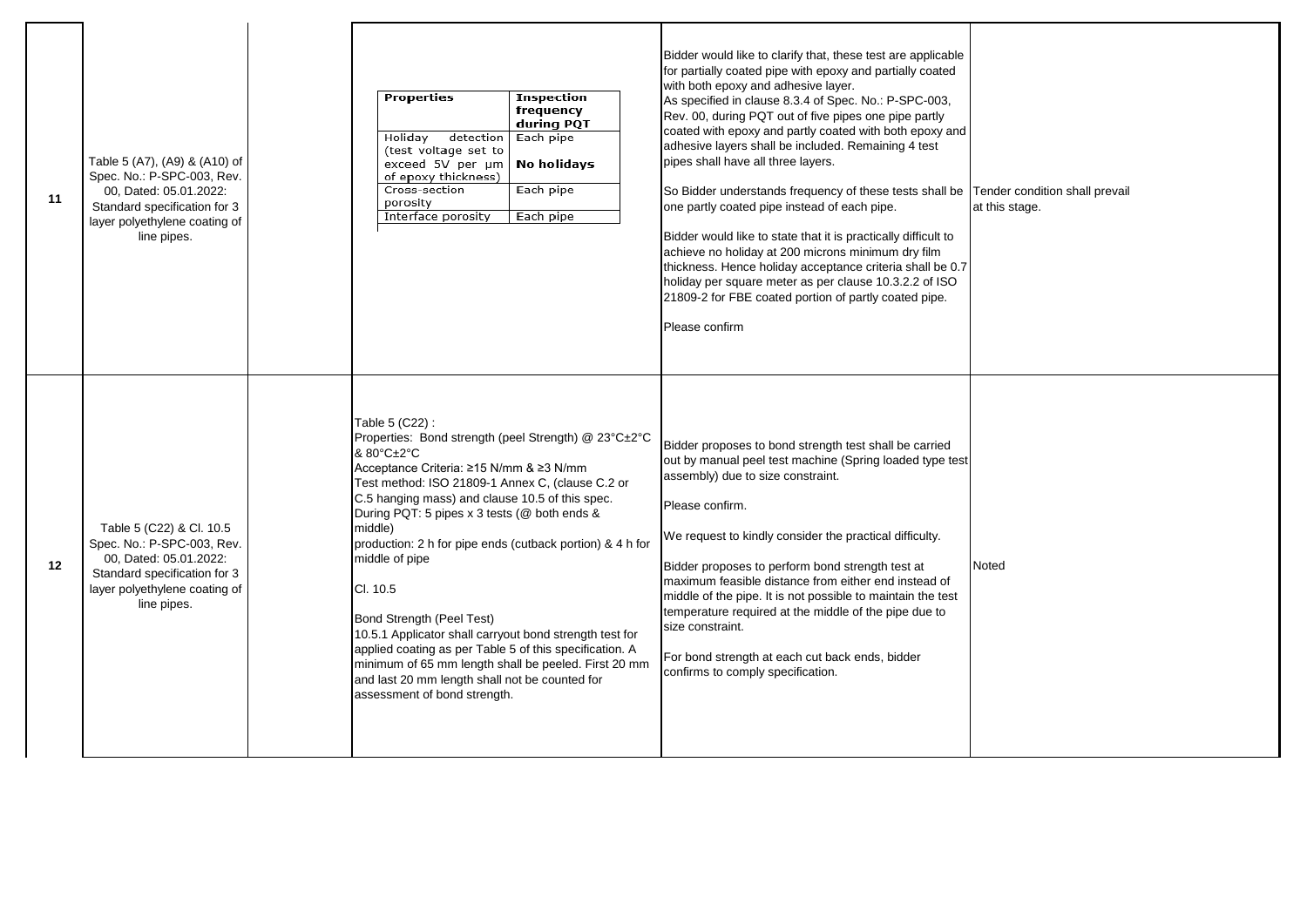| 13 | Table 5 (C23) of Spec. No.: P-<br>SPC-003, Rev. 00, Dated:<br>05.01.2022: Standard<br>specification for 3 layer<br>polyethylene coating of line<br>pipes. | <b>Inspection</b><br>frequency<br>Properties<br>During<br>PQT<br>Coating<br>One pipe<br>(Test carried out in an<br>resistivity<br>independent laboratory<br>of<br>national/<br>International<br>recognition<br>PE<br>on<br>is<br>topcoat<br>also<br>acceptable). | Bidder understands that the Coating resistivity is the long<br>term tests and shall be performed by PE topcoat raw<br>material supplier / manufacturer. Test certificates shall<br>be furnished by raw material supplier / manufacturer<br>shall be submitted for review and acceptance.<br>Please confirm | Noted   |
|----|-----------------------------------------------------------------------------------------------------------------------------------------------------------|------------------------------------------------------------------------------------------------------------------------------------------------------------------------------------------------------------------------------------------------------------------|------------------------------------------------------------------------------------------------------------------------------------------------------------------------------------------------------------------------------------------------------------------------------------------------------------|---------|
| 14 | Table 5 (C25) of Spec. No.: P-<br>SPC-003, Rev. 00, Dated:<br>05.01.2022: Standard<br>specification for 3 layer<br>polyethylene coating of line<br>pipes. | Properties: Indentation resistance<br>Test Method: ISO 21809-1 Annex F and clause 10.6 of<br>this spec.                                                                                                                                                          | Bidder understands that there is typographical error, the<br>Indentation resistance test Cl. No. 10.6 read as 10.7 of<br>Spec. No.: P-SPC-003, Rev. 00, Dated: 05.01.2022.<br>Please re confirm                                                                                                            | Noted   |
| 15 | Table 5 (C26) of Spec. No.: P-<br>SPC-003, Rev. 00, Dated:<br>05.01.2022: Standard<br>specification for 3 layer<br>polyethylene coating of line<br>pipes. | Elongation at break<br>Test Method : ISO 527-3 & clause 10.12<br>of this spec.                                                                                                                                                                                   | Bidder clarifies; ISO 527-3 is applicable for Test<br>conditions for films and sheets and it need to read in<br>conjunction with ISO 527-2: Test conditions for moulding<br>and extrusion plastics as per ISO 21809-1 table no. 5.<br>Please confirm                                                       | Noted   |
| 16 | Table 5 (C27) of Spec. No.: P-<br>SPC-003, Rev. 00, Dated:<br>05.01.2022: Standard<br>specification for 3 layer<br>polyethylene coating of line<br>pipes. | SI.<br><b>Properties</b><br>No.<br>Cathodic Disbondment<br>27<br>• 65 °C/24 h;-3.5V<br>$\bullet$ 23 °C/28 d; -1.5V<br>• 80 °C/28 d; -1.5V                                                                                                                        | Bidder understands that the Cathodic Disbondment<br>temp. range shall be as per ISO 21809-1 as follow:<br>1.65±3°C /24 h: -3.5V<br>2. 23°±3° C /28 d: -1.5V<br>3.80°±3°C /28 d: -1.5V<br>Please confirm                                                                                                    | Confirm |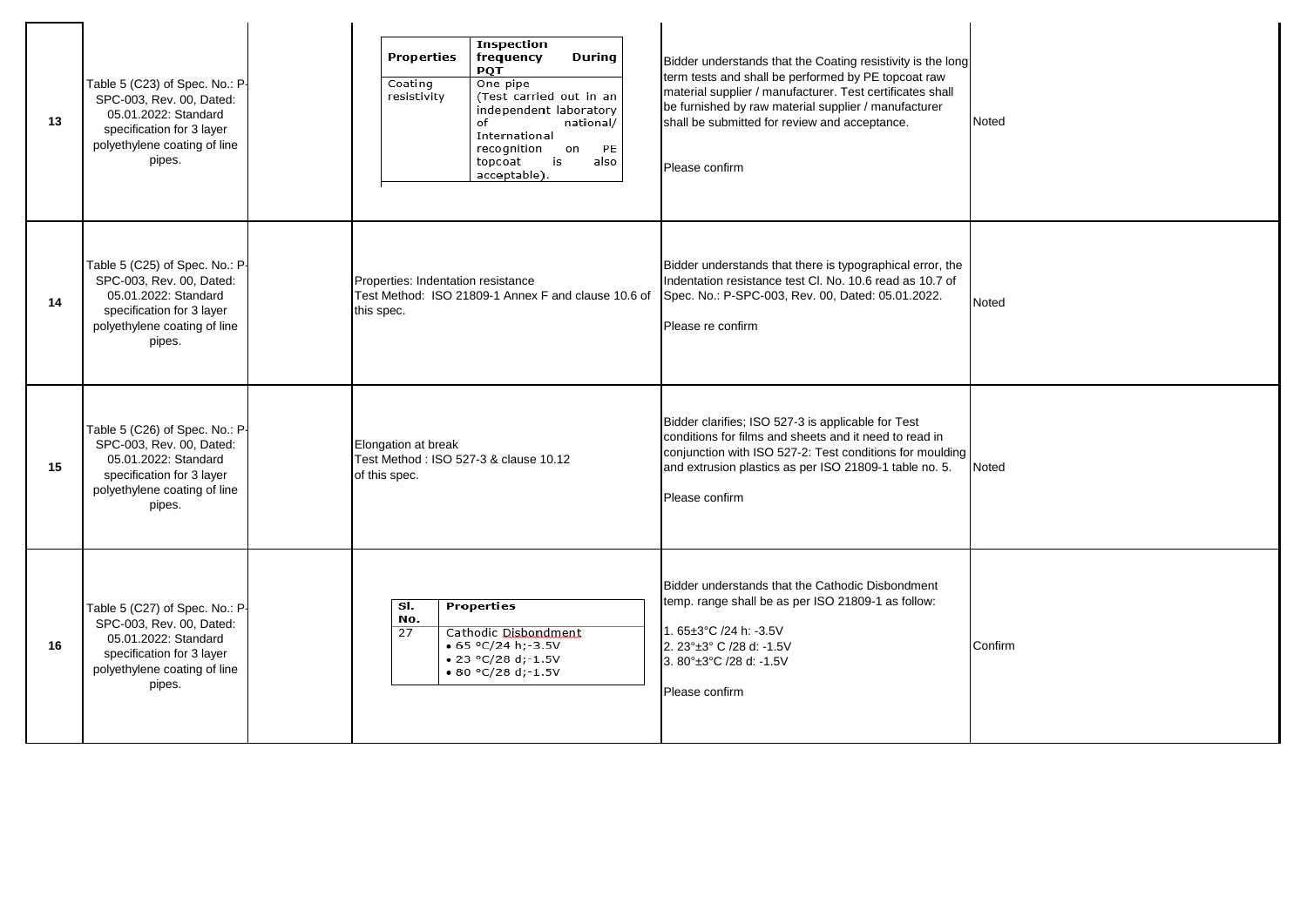| 17 | CS. Cl. 9.2.4.1 & Table 6 (5)<br>of Spec. No.: P-SPC-003,<br>Rev. 00, Dated: 05.01.2022:<br>Standard specification for 3<br>layer polyethylene coating of<br>line pipes. | CS. Cl. 9.2.4.1<br>All pipes shall be tested for salt contamination after blast There are two different method are mentioned in clause<br>cleaning as per Table 6 of this specification. An<br>approved salt meter (SCM 400 or equivalent) shall be<br>used to carry out salt tests and shall be calibrated in<br>accordance with the equipment manufacturer's<br>recommendations.<br>Table 6<br>Soluble salt after Blasting - Max. 20mg/m2<br>Test Method- Conductive measurement ISO 8502-9<br>Frequency during PQT-Each pipe<br>Frequency During Production- Each pipe | 9.2.4.1 and Table 6, for salt contamination testing.<br>Bidder proposes to use Elcometer 130 SCM 400<br>machine as per SSPC Guide 15 to check chloride<br>contamination.<br>Elcometer 130 SCM 400 provides instant results and is<br>critical for coating operations. This test method is also<br>widely practiced in the industry.<br>Please confirm  | Noted                                                                        |
|----|--------------------------------------------------------------------------------------------------------------------------------------------------------------------------|---------------------------------------------------------------------------------------------------------------------------------------------------------------------------------------------------------------------------------------------------------------------------------------------------------------------------------------------------------------------------------------------------------------------------------------------------------------------------------------------------------------------------------------------------------------------------|--------------------------------------------------------------------------------------------------------------------------------------------------------------------------------------------------------------------------------------------------------------------------------------------------------------------------------------------------------|------------------------------------------------------------------------------|
| 18 | Cl. 9.3.3.9 of Spec. No.: P-<br>SPC-003, Rev. 00, Dated:<br>05.01.2022: Standard<br>specification for 3 layer<br>polyethylene coating of line<br>pipes.                  | The extrusion temperatures of the adhesive and<br>polyethylene shall be continuously recorded. The<br>monitoring instruments shall be independent of the<br>temperature control equipment. The instruments shall be However the pyrometer shall be checked for errors<br>calibrated prior to start of each shift.                                                                                                                                                                                                                                                         | Bidder clarifies that pyrometers that are used for PE &<br>adhesive temperature monitoring, are specialized<br>equipment and are calibrated in specialized equip<br>outside laboratory, so we propose to review the outside<br>lab calibration certificate.<br>every shift against a calibrated temperature-measuring<br>instrument.<br>Please confirm | This will be taken up during MPS satge in case<br>bidder is awarded the job. |
| 19 | Cl. 9.3.3.12 of Spec. No.: P-<br>SPC-003, Rev. 00, Dated:<br>05.01.2022: Standard<br>specification for 3 layer<br>polyethylene coating of line<br>pipes.                 | Coating cutback<br>Coating and/or adhesive shall terminate 120 mm (+) 20/<br>(-) 0 mm from pipe ends. The adhesive shall seal the<br>ends of applied coating. Applicator shall adopt<br>mechanical brushing for termination of the coating at<br>pipe ends. Edge of the coating shall be shaped to form a length for this project.<br>bevel angle of 30° to 45°.<br>Wherever specified the cut back shall be 150mm (+) 20/ Please confirm<br>(-) 0 to facilitate automatic welding.                                                                                       | There are two different requirements of cut back length<br>mentioned in specification.<br>Please confirm the applicable external coating Cut-back                                                                                                                                                                                                      | Cut back length 120 mm $(+)$ 20 $/$ (-) 0 mm to be<br>followed               |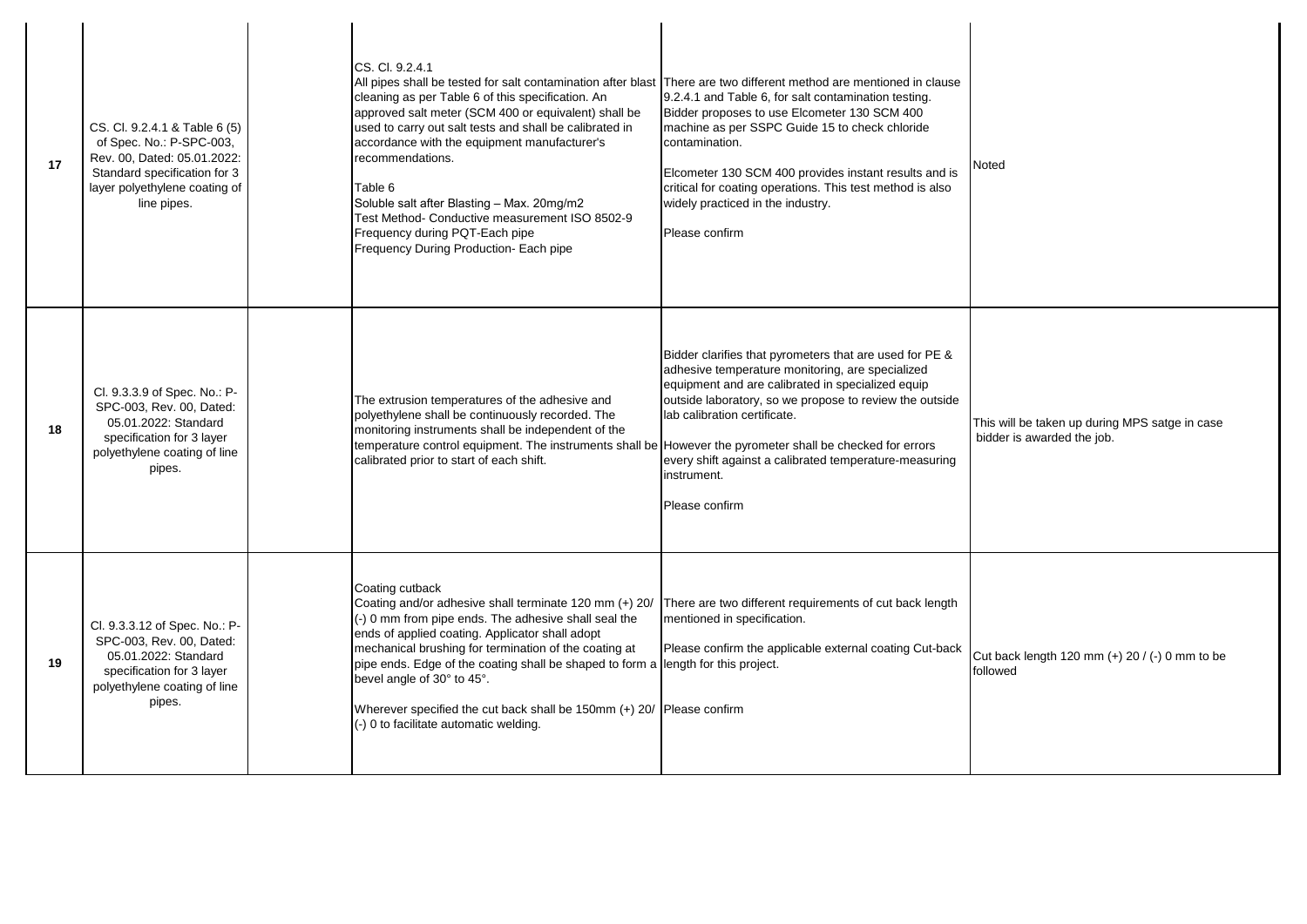| 20 | Cl. 10.4.1 of Spec. No.: P-<br>SPC-003, Rev. 00, Dated:<br>05.01.2022: Standard<br>specification for 3 layer<br>polyethylene coating of line<br>pipes.  | The holiday detector shall be a low pulse D.C. full circle<br>electronic detector with audible alarm and precise<br>voltage control complying with DIN VDE 0433 Part 2.                   | Bidder will use high voltage Holiday Detector in<br>accordance with Annex-B of ISO 21809-1:2011. DIN<br>VDE 0433 Part 2 has been withdrawn.<br>Please confirm                                                                                                                                                                                                                                                                     | This will be taken up during MPS satge in case<br>bidder is awarded the job.   |
|----|---------------------------------------------------------------------------------------------------------------------------------------------------------|-------------------------------------------------------------------------------------------------------------------------------------------------------------------------------------------|-----------------------------------------------------------------------------------------------------------------------------------------------------------------------------------------------------------------------------------------------------------------------------------------------------------------------------------------------------------------------------------------------------------------------------------|--------------------------------------------------------------------------------|
| 21 | Cl. 12.0 of Spec. No.: P-SPC-<br>003, Rev. 00, Dated:<br>05.01.2022: Standard<br>specification for 3 layer<br>polyethylene coating of line<br>pipes.    | <b>MARKING</b><br>Colour band                                                                                                                                                             | Please provide the colour coding requirement. If any.<br>Please confirm                                                                                                                                                                                                                                                                                                                                                           | Yellow colour for 7.1 mm thickness pipe and white<br>for 6.4 mm thickness pipe |
| 22 | Annexure-I of Spec. No.: P-<br>SPC-003, Rev. 00, Dated:<br>05.01.2022: Standard<br>specification for 3 layer<br>polyethylene coating of line<br>pipes.  | PE compound (Manufacturer)<br>HE 3450H (Borealis / Borouge)                                                                                                                               | Bidder propose HDPE topcoat grade HE 3450<br>(Manufacturer: Borouge / Borealis) in addition to the list<br>of approved coating material supplier.<br>HE 3450 meets all the requirements of Specification No.: This will be taken up during MPS satge in case<br>P-SPC-003, Rev. 00, Dated: 05.01.2022.<br>Please confirm                                                                                                          | bidder is awarded the job.                                                     |
| 23 | Sr. No. 3.5, 3.6 & 3.7 of Doc.<br>No. P-ITP-003, Rev. 00,<br>Dated: 04.01.2022:<br>Inspection and Test Plan for 3-<br>Layer PE Coating of line<br>pipes | <b>SL. No. 3.5</b><br>Lab test for Chromate, Phosphoric acid & de-ionized<br>water (as applicable)<br>SL. No. 3.6<br>(as applicable)<br>SL. No. 3.7<br>Chromate Treatment (as applicable) | As per your tender specification for 3LPE coating<br>(Specification No.: P-SPC-003, Rev. 00, Dated:<br>05.01.2022), there is no requirement of chromate<br>treatment & phosphoric acid wash, whereas in ITP as<br>Phosphoric acid wash followed by de-ionized water wash mention as applicable, kindly clarify chromate treatment Please follow ITP requirement<br>& phosphoric acid wash is to be done or not.<br>Please confirm |                                                                                |